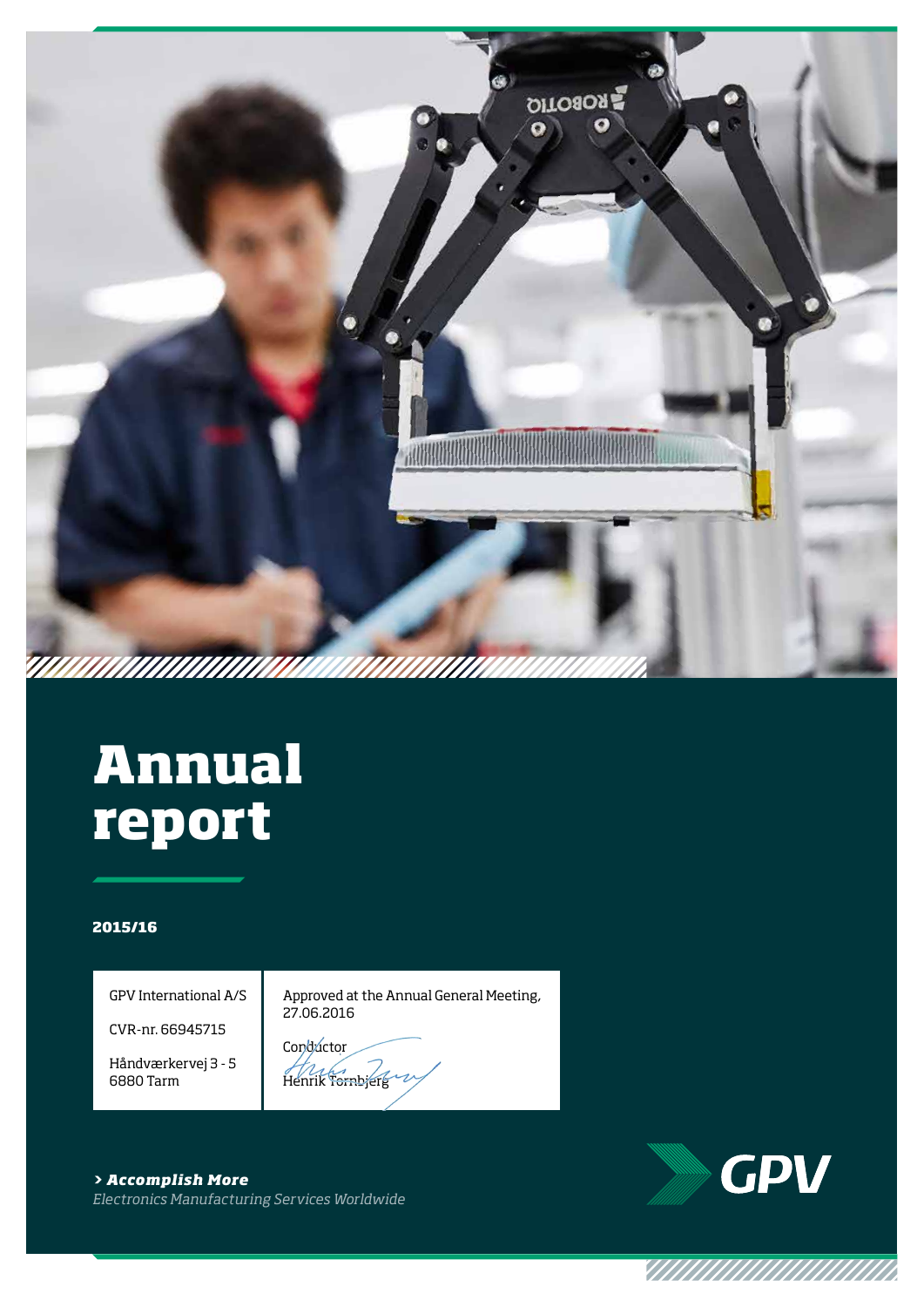# **Contents**

| Entity details                                          | $\mathbf{1}$   |
|---------------------------------------------------------|----------------|
| Statement by Management on the annual report            | $\overline{2}$ |
| Independent auditor's reports                           | 3              |
| Management commentary                                   | 5              |
| Accounting policies                                     | 12             |
| Consolidated income statement for 2015/16               | 21             |
| Consolidated balance sheet at 31.03.2016                | 22             |
| Consolidated statement of changes in equity for 2015/16 | 24             |
| Consolidated cash flow statement for 2015/16            | 25             |
| Notes to consolidated financial statements              | 26             |
| Parent income statement for 2015/16                     | 32             |
| Parent balance sheet at 31.03.2016                      | 33             |
| Parent statement of changes in equity for 2015/16       | 35             |
| Notes to parent financial statements                    | 36             |

**Page**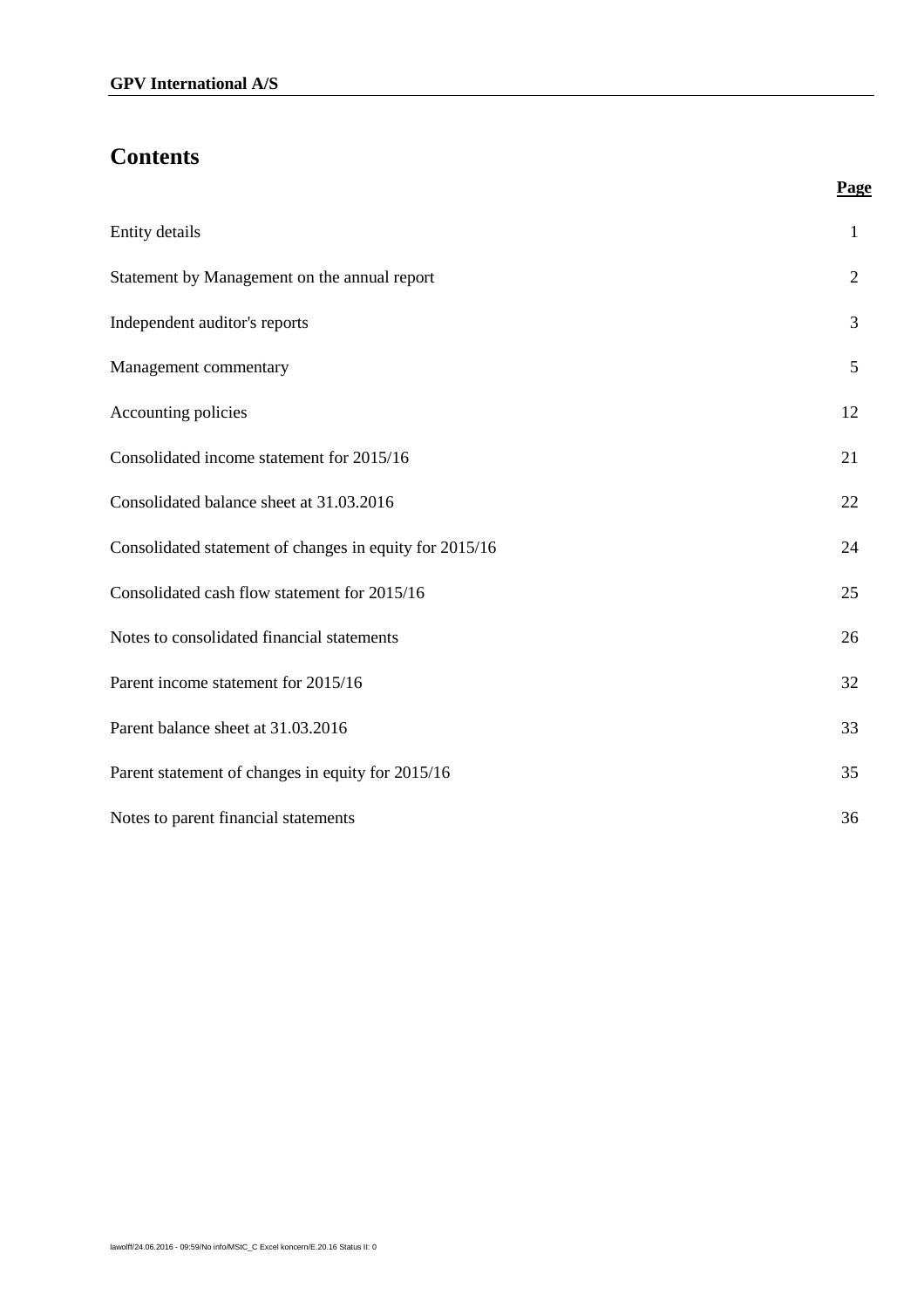# **Entity details**

#### **Entity**

GPV International A/S Håndværkervej 3-5 DK-6880 Tarm

Central Business Registration No: 66945715 Registered in: Ringkøbing-Skjern Financial year: 01.04.2015 - 31.03.2016

Phone: +4572191919 E-mail: www.gpv-group.com

#### **Board of Directors**

Jens Bjerg Sørensen, Chairman Jørn Ankær Thomsen Poul Erik Schou-Pedersen Poul Viggo Bartels Petersen Bjarne Skaarup Jepsen, Employee director Tove Davidsen, Employee director Ole Christensen, Employee director

### **Executive Board**

Bo Lybæk, Chief Executive Officer

#### **Entity auditors**

Deloitte Statsautoriseret Revisionspartnerselskab Frodesgade 125 DK-6701 Esbjerg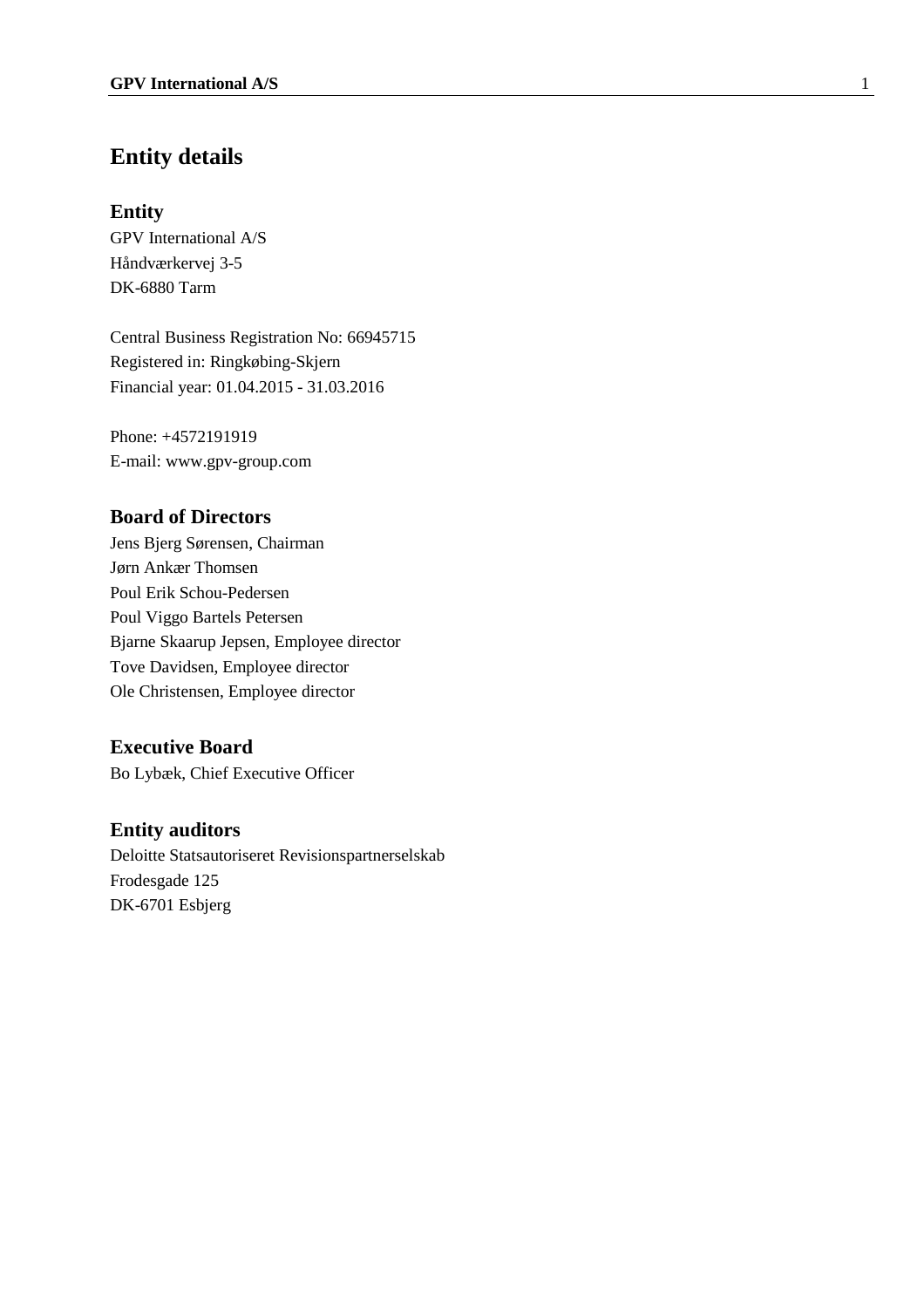# **Statement by Management on the annual report**

The Board of Directors and the Executive Board have today considered and approved the annual report of GPV International A/S for the financial year 01.04.2015 - 31.03.2016.

The annual report is presented in accordance with the Danish Financial Statements Act.

In our opinion, the financial statements give a true and fair view of the Entity's financial position at 31.03.2016 and of the results of its operations and cash flows for the financial year 01.04.2015 - 31.03.2016.

We believe that the management commentary contains a fair review of the affairs and conditions referred to therein.

We recommend the annual report for adoption at the Annual General Meeting.

Tarm, 27.06.2016

### **Executive Board**

Bo Lybæk Chief Executive Officer

## **Board of Directors**

| Jens Bjerg Sørensen<br>Chairman | Jørn Ankær Thomsen                         | Poul Erik Schou-Pedersen           |
|---------------------------------|--------------------------------------------|------------------------------------|
| Poul Viggo Bartels Petersen     | Bjarne Skaarup Jepsen<br>Employee director | Tove Davidsen<br>Employee director |
| $\sim$ $\sim$ $\sim$ $\sim$     |                                            |                                    |

Ole Christensen Employee director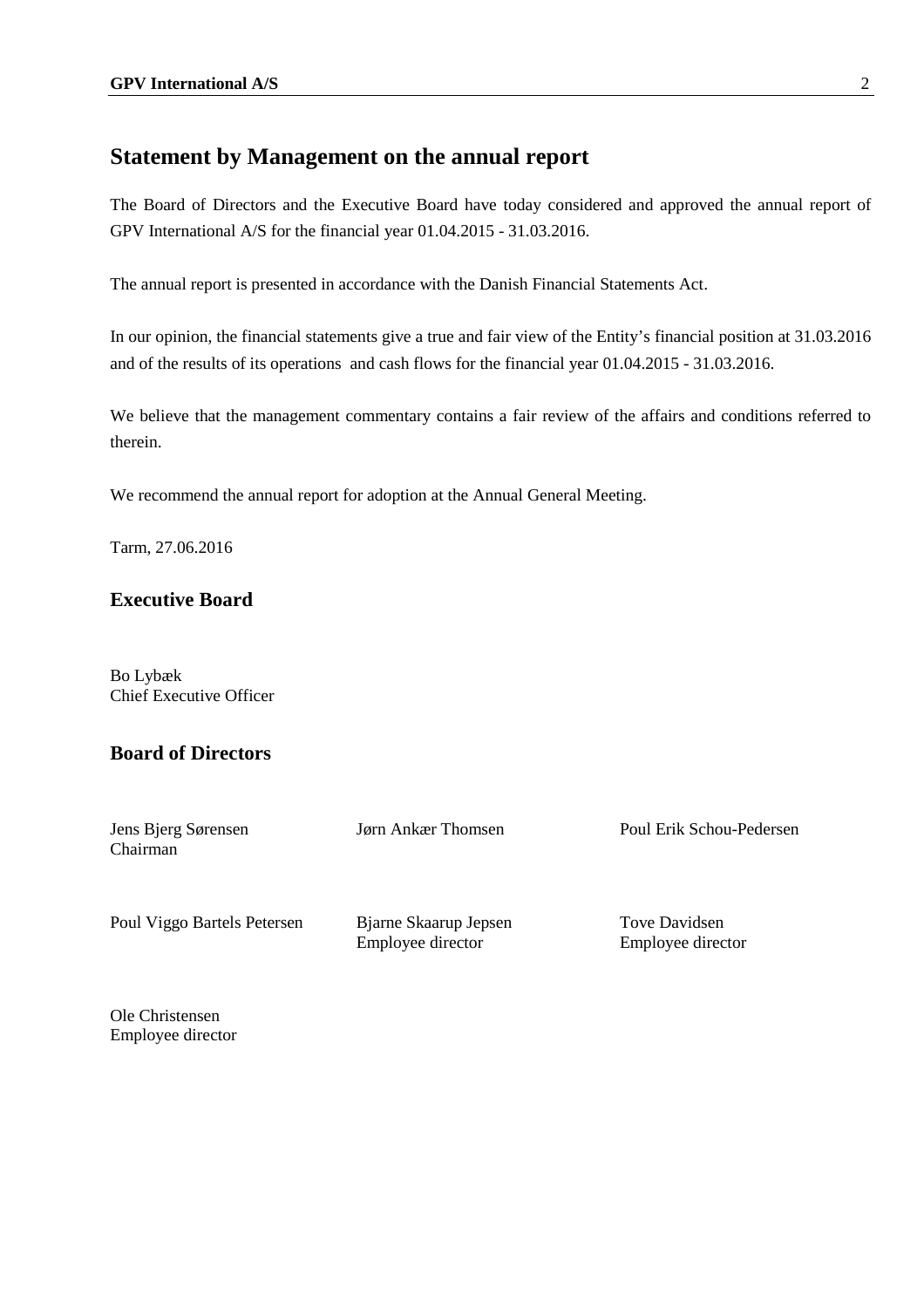### **Independent auditor's reports**

### **To the owners of GPV International A/S Report on the financial statements**

We have audited the consolidated financial statements and parent financial statements of GPV International A/S for the financial year 01.04.2015 - 31.03.2016, which comprise the accounting policies, income statement, balance sheet, statement of changes in equity and notes for the Group as well as for the Parent and the consolidated cash flow statement. The consolidated financial statements and parent financial statements are prepared in accordance with the Danish Financial Statements Act.

#### **Management's responsibility for the consolidated financial statements and parent financial statements**

Management is responsible for the preparation of consolidated financial statements and parent financial statements that give a true and fair view in accordance with the Danish Financial Statements Act and for such internal control as Management determines is necessary to enable the preparation of consolidated financial statements and parent financial statements that are free from material misstatement, whether due to fraud or error.

#### **Auditor's responsibility**

Our responsibility is to express an opinion on the consolidated financial statements and parent financial statements based on our audit. We conducted our audit in accordance with International Standards on Auditing and additional requirements under Danish audit regulation. This requires that we comply with ethical requirements and plan and perform the audit to obtain reasonable assurance about whether consolidated financial statements and parent financial statements are free from material misstatement.

An audit involves performing procedures to obtain audit evidence about the amounts and disclosures in the consolidated financial statements and parent financial statements. The procedures selected depend on the auditor's judgement, including the assessment of the risks of material misstatements of the consolidated financial statements and parent financial statements, whether due to fraud or error. In making those risk assessments, the auditor considers internal control relevant to the entity's preparation of consolidated financial statements and parent financial statements that give a true and fair view in order to design audit procedures that are appropriate in the circumstances, but not for the purpose of expressing an opinion on the effectiveness of the entity's internal control. An audit also includes evaluating the appropriateness of accounting policies used and the reasonableness of accounting estimates made by Management, as well as the overall presentation of the consolidated financial statements and parent financial statements.

We believe that the audit evidence we have obtained is sufficient and appropriate to provide a basis for our audit opinion.

Our audit has not resulted in any qualification.

#### **Opinion**

In our opinion, the consolidated financial statements and parent financial statements give a true and fair view of the Group's and the Parent's financial position at 31.03.2016, and of the results of their operations and the Group's cash flows for the financial year 01.04.2015 - 31.03.2016 in accordance with the Danish Financial Statements Act.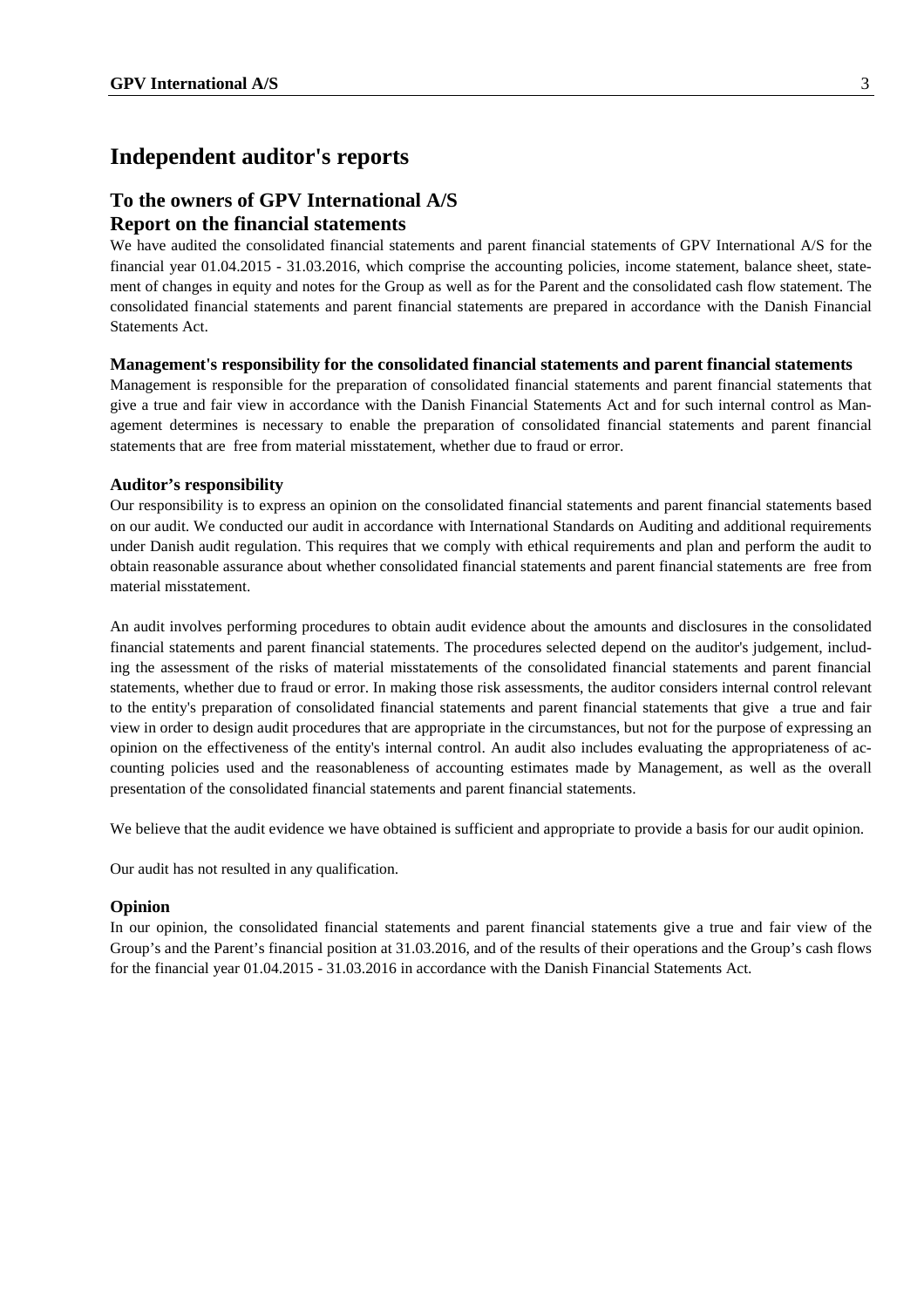# **Independent auditor's reports**

#### **Statement on the management commentary**

Pursuant to the Danish Financial Statements Act, we have read the management commentary. We have not performed any further procedures in addition to the audit of the consolidated financial statements and parent financial statement.

On this basis, it is our opinion that the information provided in the management commentary is consistent with the consolidated financial statements and parent financial statement.

Esbjerg, 27.06.2016

#### **Deloitte**

Statsautoriseret Revisionspartnerselskab

| Flemming Kühl                             | Palle H. Jensen                           |
|-------------------------------------------|-------------------------------------------|
| <b>State Authorised Public Accountant</b> | <b>State Authorised Public Accountant</b> |

CVR-nr. 33963556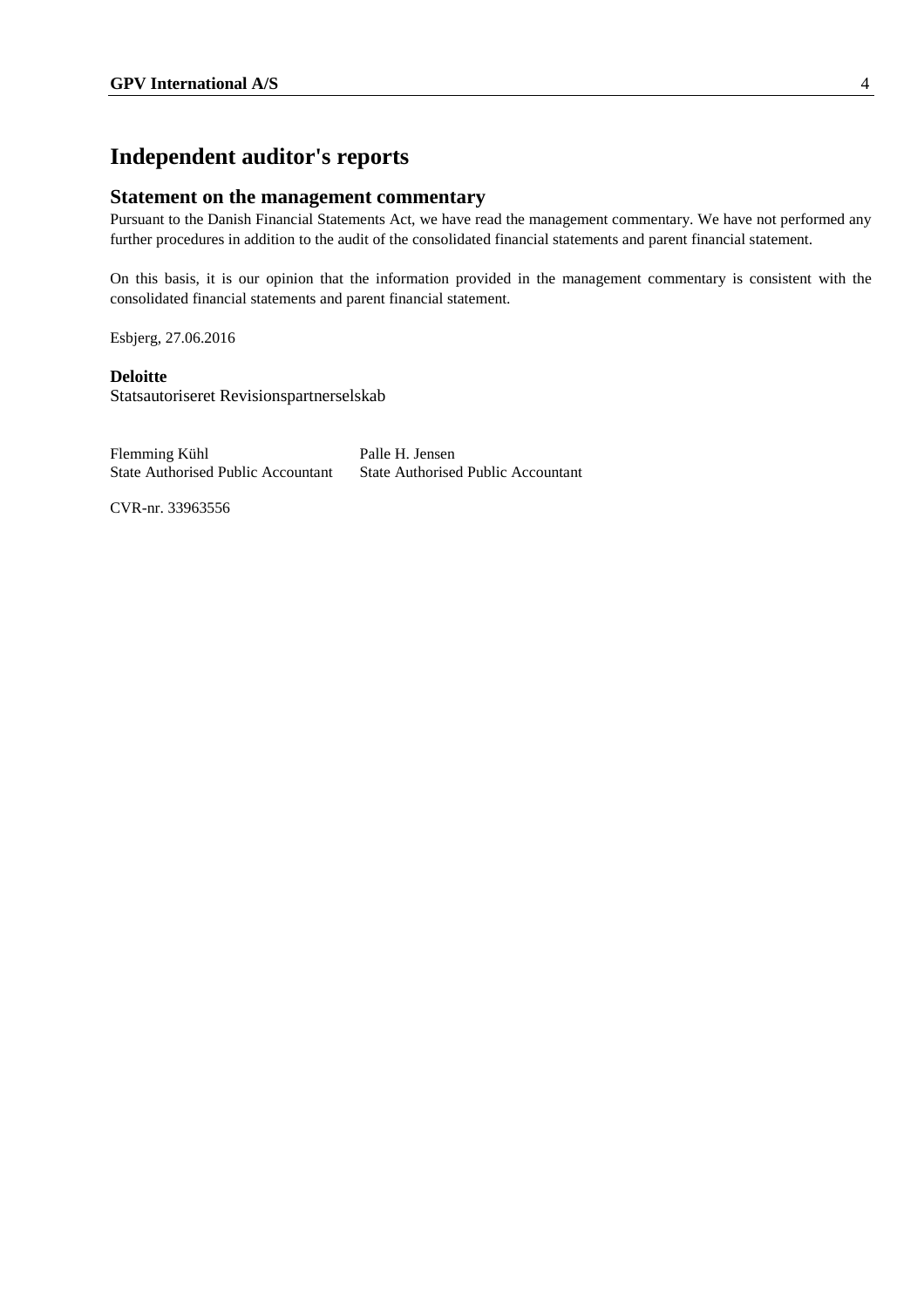$\frac{1}{2}$ 

|                                               | 2015/16<br><b>DKK'000</b> | 2014/15<br><b>DKK'000</b> | 2013/14<br><b>DKK'000</b> | 2012/13<br><b>DKK'000</b> | 2011/12<br><b>DKK'000</b> |
|-----------------------------------------------|---------------------------|---------------------------|---------------------------|---------------------------|---------------------------|
| <b>Financial high-</b>                        |                           |                           |                           |                           |                           |
| lights                                        |                           |                           |                           |                           |                           |
| <b>Key figures</b>                            |                           |                           |                           |                           |                           |
| Revenue                                       | 853.768                   | 797.863                   | 731.036                   | 718.362                   | 740.443                   |
| Operating profit<br>(EBIT)                    | 56.485                    | 56.956                    | 39.049                    | 30.157                    | 23.262                    |
| Operating profit/loss                         | 55.590                    | 54.569                    | 18.375                    | 30.157                    | 23.262                    |
| Net financials                                | (4.923)                   | (39.173)                  | (629)                     | (23.704)                  | (15.167)                  |
| Profit/loss for the year                      | 50.820                    | 14.031                    | 12.995                    | 3.937                     | 2.749                     |
| <b>Total assets</b><br>Investments in proper- | 586.079                   | 651.275                   | 486.636                   | 440.776                   | 398.230                   |
| ty, plant and equipment                       | 16.064                    | 120.669                   | 83.593                    | 46.146                    | 15.216                    |
| Equity<br>Interest bearing debt,              | 132.551                   | 142.533                   | 42.342                    | 85.601                    | 61.021                    |
| net                                           | 279.091                   | 267.479                   | 212.953                   | 170.549                   | 134.716                   |
| Employees in average                          | 1.078                     | 1.054                     | 960                       | 934                       | 871                       |
| <b>Ratios</b>                                 |                           |                           |                           |                           |                           |
| Net margin (%)                                | 6,0                       | 1,8                       | 1,8                       | 0,5                       | 0,4                       |
| Financial gearing (%)                         | 2,1                       | 1,9                       | 5,0                       | 2,0                       | 2,2                       |
| Return on equity $(\%)$<br>Return on invested | 36,9                      | 15,2                      | 20,3                      | 5,4                       | 4,5                       |
| capital %                                     | 22,3                      | 22,7                      | 21,1                      | 20,4                      | 16,3                      |
| Solvency ratio %                              | 23,0                      | 22,0                      | 9,0                       | 19,0                      | 15,0                      |
| EBIT margin %                                 | 7,0                       | 7,0                       | 5,0                       | 4,0                       | 3,0                       |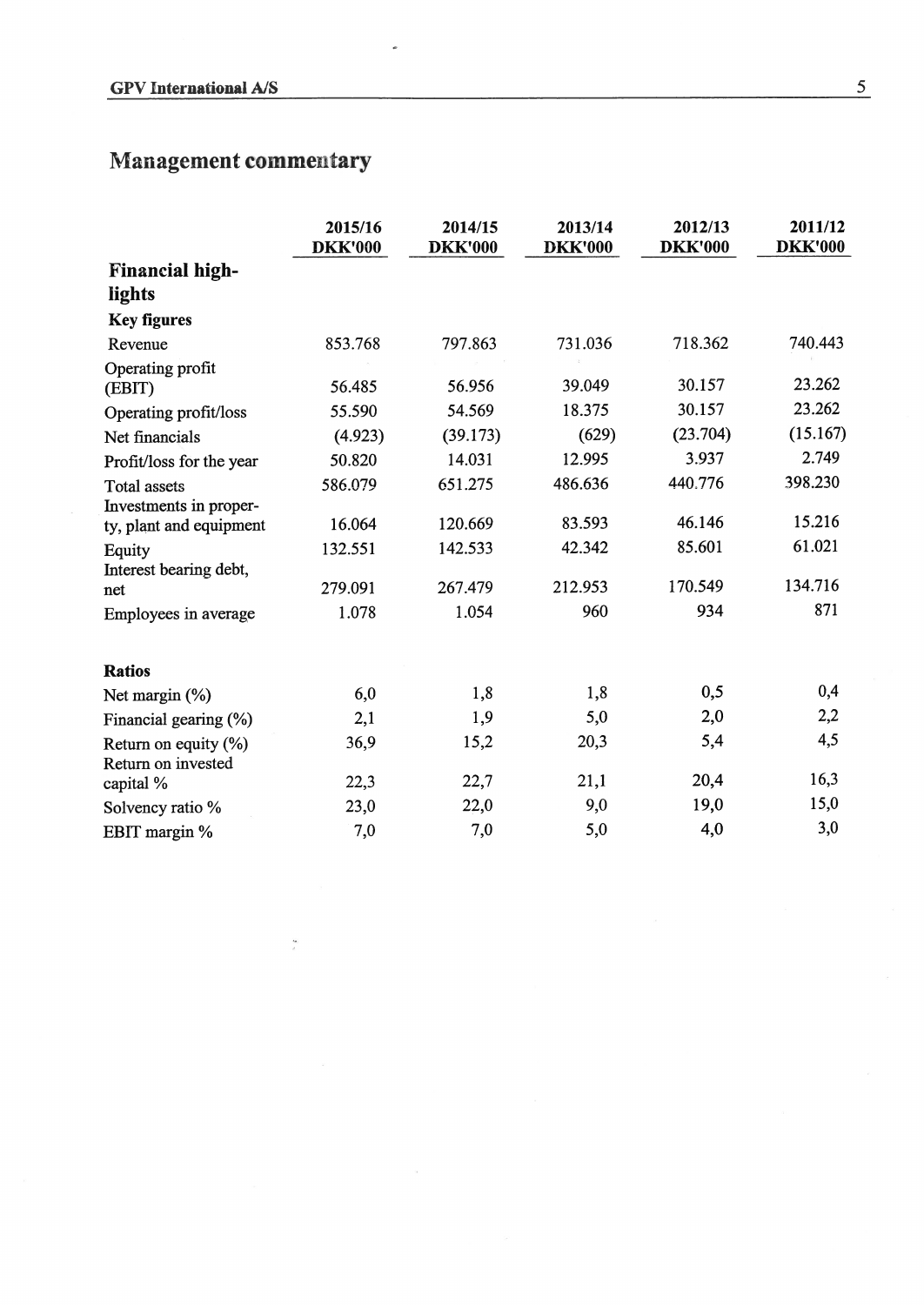#### **Primary activities**

In GPV, we have been working with a range of strategic initiatives with the aim of further strengthening the platform for our core business within Electronic Manufacturing Services (EMS), Mechatronics and High Precision Mechanics. The products and services are supplied worldwide to a range of blue-chip customers located primarily in Europe and the Americas.

In 2015/16, we continued the efforts to optimise and to focus on increasing the value creation for our customers, for GPV, and for our owners.

GPV's 2015/16 performance is satisfactory, showing an increase in revenue of 7%, an operating profit (EBIT) as expected and an increase in profit for the year.

The decrease in the THB exchange rate has been negatively influencing the consolidated value of the equity investment in the Thai subsidiary and consequently GPV's total equity.

During 2015/16, GPV purchased the remaining shares in our subsidiary in Thailand from the minority shareholder and now holds full ownership of the subsidiary.

At the end of 2015/16, GPV stands as a healthy, well-developed business with a good base of competent employees and with an appropriate production foot-print in Europe and Asia. This provides a strong platform for securing competitive business that will establish the future basis for value-adding growth for our customers, for GPV, and for our owners.

#### **Development in activities and finances**

Total revenue for 2015/16 came to DKK 854m (DKK 798m) – an increase of 7% compared with 2014/15.

For 2015/16, operating profit (EBIT) amounted to DKK 55.6m (DKK 54.6m), which is a satisfactory level after a negative effect from changes in exchange rates at the beginning of 2015. Profit for the year came to DKK 50.8m (DKK 14.0m).

In 2015/16, cash flow from operating activities amounted to DKK 22.0m (DKK 63.4m) and net investments equals DKK 14.7m in new production equipment (DKK 118.2m in 2014/15 including DKK 74.5m for the construction of the new plant in Bangkok).

At year-end 2015/16, total assets amounted to DKK 584m against DKK 651m for the previous year.

At the financial year-end, total equity amounted to DKK 133m after a negative exchange-rate adjustment of DKK 57m (DKK 143m at the financial year-end 2014/15).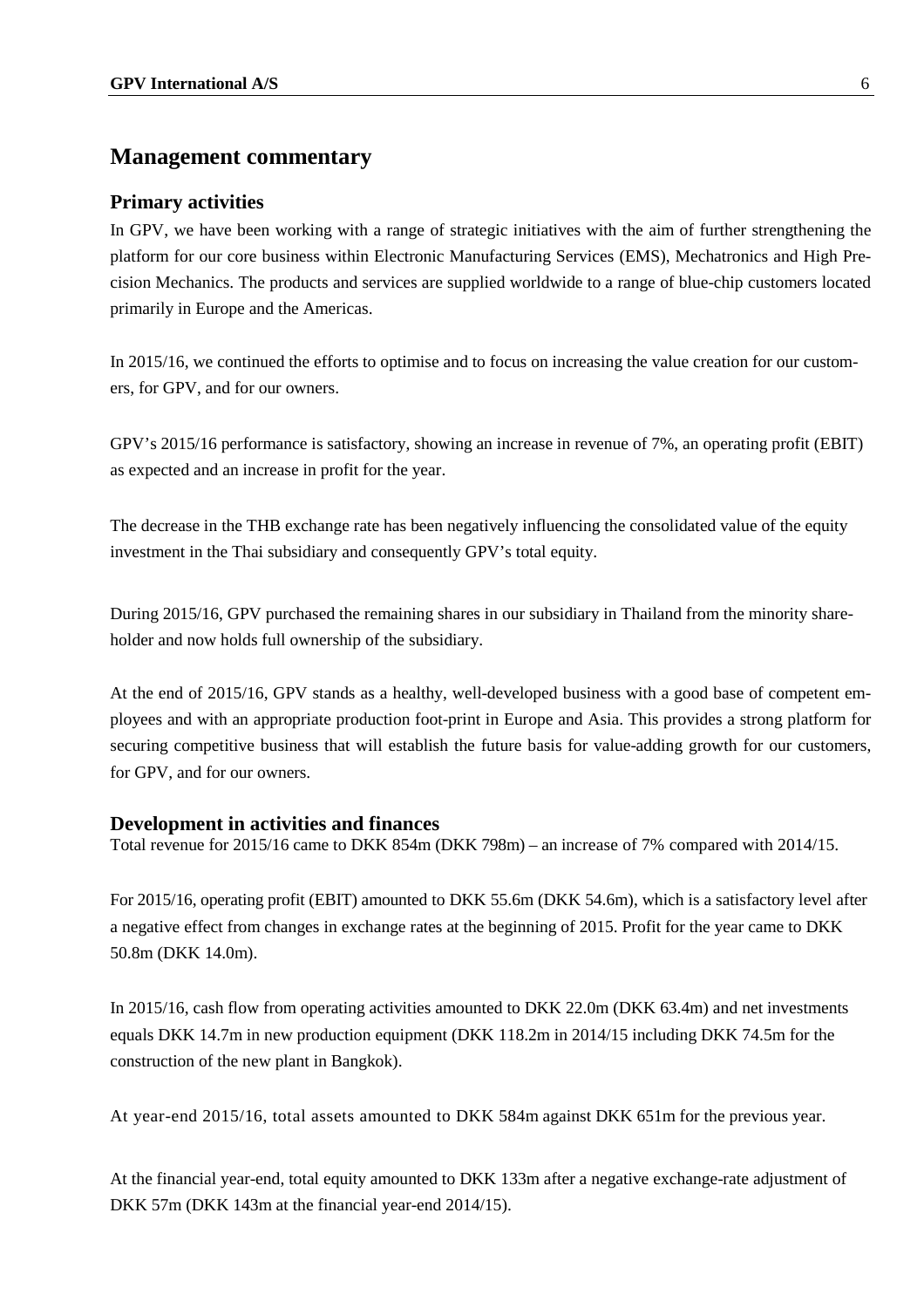#### **Outlook**

Following the new ownership, the financial year for GPV will be aligned towards that of Schouw & Co. and therefore in future be changed to follow the calendar year. Consequently, FY 2016 will comprise nine months only (1 April to 31 December 2016).

The development of the recurring business has continued over the past year, and with the decision to establish manufacturing capabilities in Mexico – the third large time-zone – GPV takes another strategic step to continue the focused efforts to increase the value creation for our customers and to explore the market potential in the Americas. This strategic step will have no effect on revenue in 2016.

The trend towards outsourcing of production within the industries in which GPV is operating is expected to continue so that customers can focus further on their core competencies, reduce investments in capital equipment and inventories, and at the same time via GPV gain access to flexibility and an outsourcing partner that can handle manufacturability study, complex production, test design, testing and logistics.

FY 2016 (nine months) appears to be characterised by weakened market conditions in China and Russia, expectations of a flat development in Europe and stronger market conditions in the US. Against this outlook and on a comparable basis (nine months), GPV expects a stable development in revenue and operating profit (EBIT) as well as a positive cash flow from operating activities for 2016.

Management will closely follow developments in 2016 and take the steps necessary to secure future competitiveness and the required liquid resources. We will continue to focus on managing and improving cash flow through optimisation of operations, our capital structure and the working capital components.

#### **Continuous improvements and new competencies**

The technology content and the complexity in the finished products that GPV delivers to our customers is continuously being increased, and on the part of our customers great importance is attached to the handling of competencies within Electronics, Mechanics as well as the combination with software/control systems to finished Mechatronics products.

It is GPV's goal to ensure an ongoing update and expansion of GPV's global knowledge and competencies to provide a basis for maintaining and growing our position.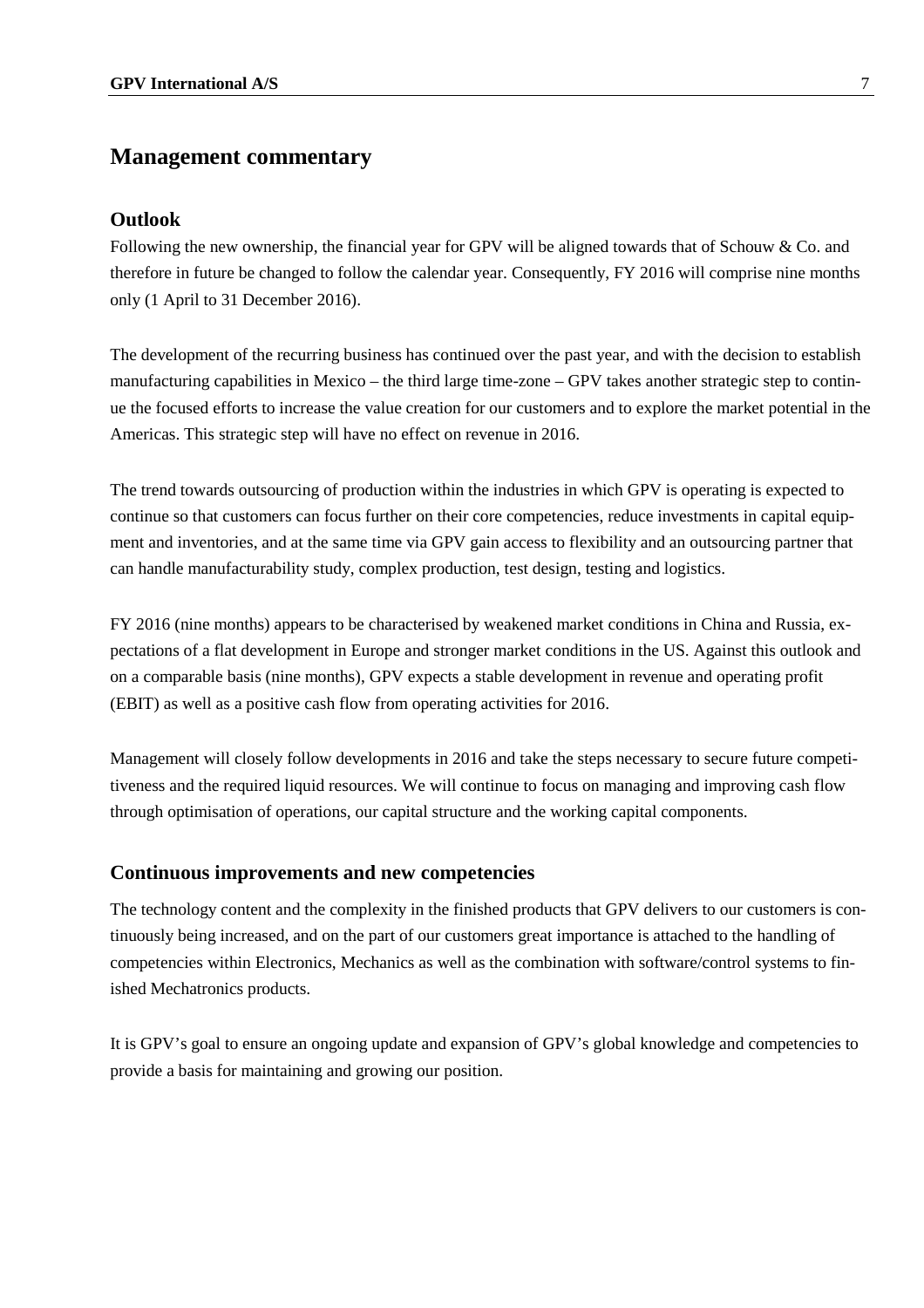#### **Employee development and appraisal**

It is an essential prerequisite for the continued development of our business that in GPV we are able to attract, retain, develop and motivate employees who have the necessary skills and competencies. Important elements to support this include the delegation of responsibility and competencies as well as cross-organisational solutions.

#### **Our focus on quality and environmental management**

We always strive to timely deliver faultless, secure and functional products and services that fulfil expectations and requirements from our customers. The competence and commitment of all employees are a prerequisite for achieving this.

At GPV we do not compromise on quality – we want satisfied customers!

GPV is also determined to ensure environmental management as well as responsible behaviour in all areas. Because GPV is an international supplier it is imperative that GPV makes sure that all environmental and quality requirements are channeled to our partners and suppliers to ensure the same high levels of quality, environment, safety and ethics throughout the value chain.

#### **Particular risks**

#### **Foreign-exchange and interest-rate risks**

GPV actively monitors and manages interest rate and foreign exchange risks with the purpose of minimising overall risk. GPV does not engage in active speculation in financial instruments.

The primary exposure for GPV is related to unrealised deviations in the valuation of equity of our subsidiaries in especially Thailand.

#### **Debitor risk**

The major part of GPV's production is delivered to customers that use GPV as a regular partner. Such customers are mostly world class in what they do, well-reputed and often large international companies.

Debtor creditworthiness is monitored on an ongoing basis, and we perform an in-depth credit assessment of new customers and ongoing assessment of existing customers. In recent years, no material debtor losses have been recorded.

Furthermore, debtor insurance with regard to the existing and new customer portfolios is being reviewed on a current basis.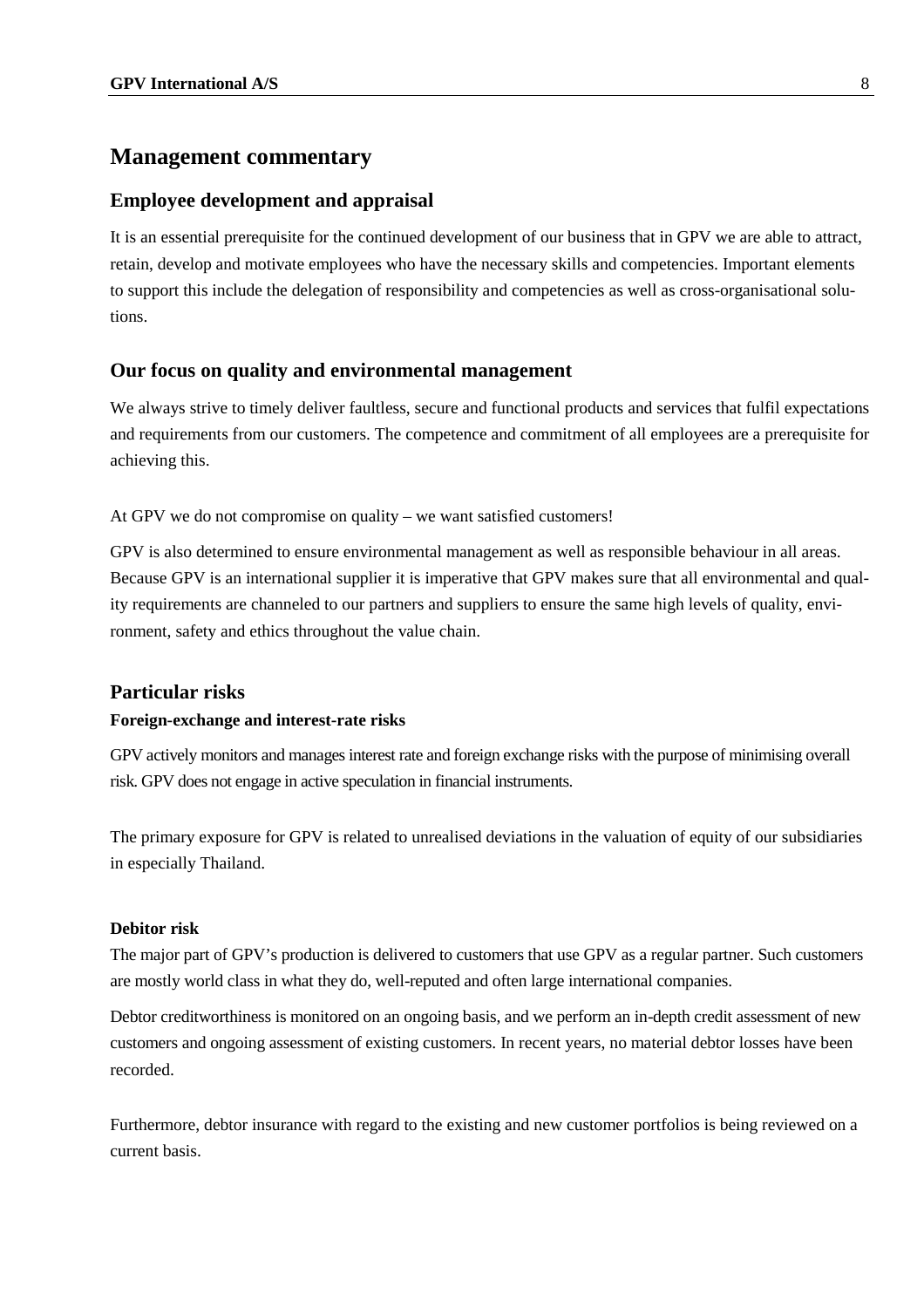#### **Environmental performance**

GPV makes continuous efforts to mitigate the environmental impact of our business activities. Our largest environmental impact is related to the consumption of energy, raw materials and the derived materials waste.

Our policy is to always comply with the rules and regulations that apply and to commit to making progress at our own initiative within environment, health and safety.

GPV's Electronics plants and the Mechanics plant in Thailand are environmentally certified according to ISO 14001:2004.

#### **Corporate social responsibility**

GPV is dedicated to being a responsible employer and a good corporate citizen. Our Code of Conduct (COC) represents our core values and reflects our continued commitment to ethical business practices and regulatory compliance.

We take a serious view of any suspicion of breach of GPV's Code of Conduct, and in any cases of noncompliance with the Code of Conduct, we will act.

### **Corporate Social Responsibility (CSR)**

GPV strives to continually improve our work environment. We aim to strengthen and implement a shared corporate culture which is to help us treat all colleagues equally.

In GPV we aim to place the right people in the right jobs. We are looking for competencies to fill in a certain job regardless of gender, age, religion, culture, colour of skin, etc.

In 2015/16, the Board of Directors of GPV consisted of three elected members, and it is the aim of GPV to search for the best qualified candidates for future elections. It is our goal to recruit a female board member within the next 7 years.

The GPV Management including the Factory Management consists of 31 persons with a female/male distribution of 32%/68%.

On an ongoing basis, GPV is working with our recruiting processes and policies to ensure that our employees as well as any candidates will have equal opportunities irrespective of background.

In 2015/16, the distribution between female/male employees was 41%/59% in Europe and 62%/38% in Asia.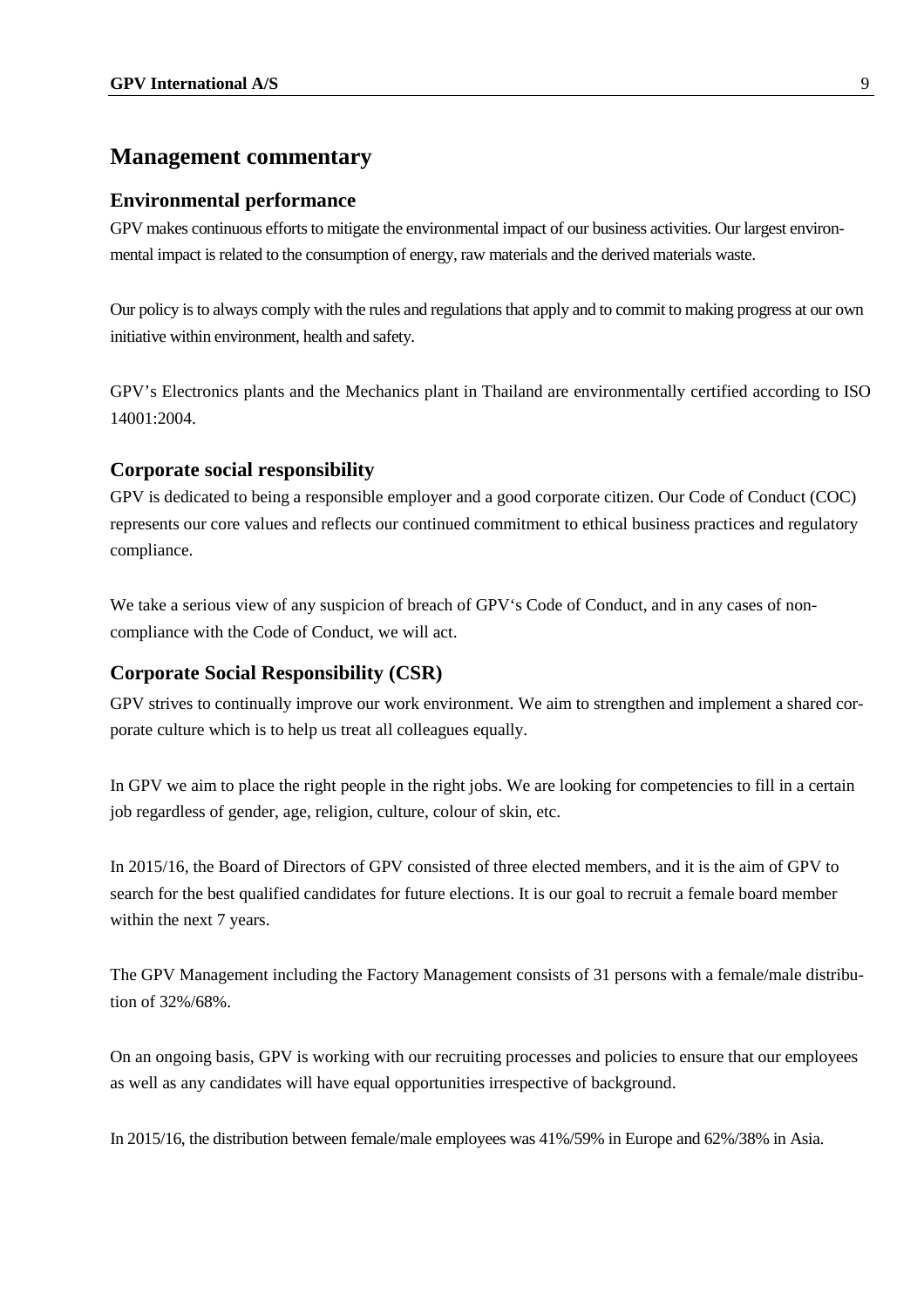### **Working Environment**

In GPV the amount of working hours lives up to the local labour legislation. In situations where law or agreements require overtime pay or other kind of nuisance bonus, such a pay will be paid.

GPV ensures that in all phases of the supply chain, production is planned and organised to promote a safe, healthy and responsible working environment.

The purpose is to avoid accidents and to ensure that the physical and mental conditions of the employees will not deteriorate. It is indeed important to GPV to have healthy employees. GPV ensures that efforts to improve the general health are part of the GPV way to act.

GPV helps improving the health of our employees by combining the efforts to improve the work environment with initiatives targeting a healthier lifestyle and an improved well-being.

### **Freedom of Association**

GPV does not interfere with the employees' choice of union or other association and respects the employees' right to organise and enter into collective bargaining.

#### **Child Labour**

GPV does not accept child labour. GPV is aware of and respects the ban against child labour as expressed in the EU Directive 94/33/EC of 22 June 1994 on the protection of young people in the workplace, the UN Convention on Economic, Social and Cultural Rights of 16 December 1966, ILO Convention No. 138 of 26 June 1973 on Minimum Age, ILO Convention No. 182 of 17 June 1999 on the Worst Forms of Child Labour as well as the UN Convention on the Rights of the Child of 20 November 1989.

### **Conflict Minerals**

GPV support Section 1502 of the 2010 Dodd-Frank Act Wall Street Reform and Consumer Protection Act that promote transparency and customer awareness regarding the use of Conflict Minerals.

GPV does not directly purchase any Conflict Minerals from any source and does not knowingly procure any product containing Conflict Minerals.

For our Conflict Minerals Statement we refer to the Company's website at: www.gpv-group.com/Conflict\_Minerals\_Statement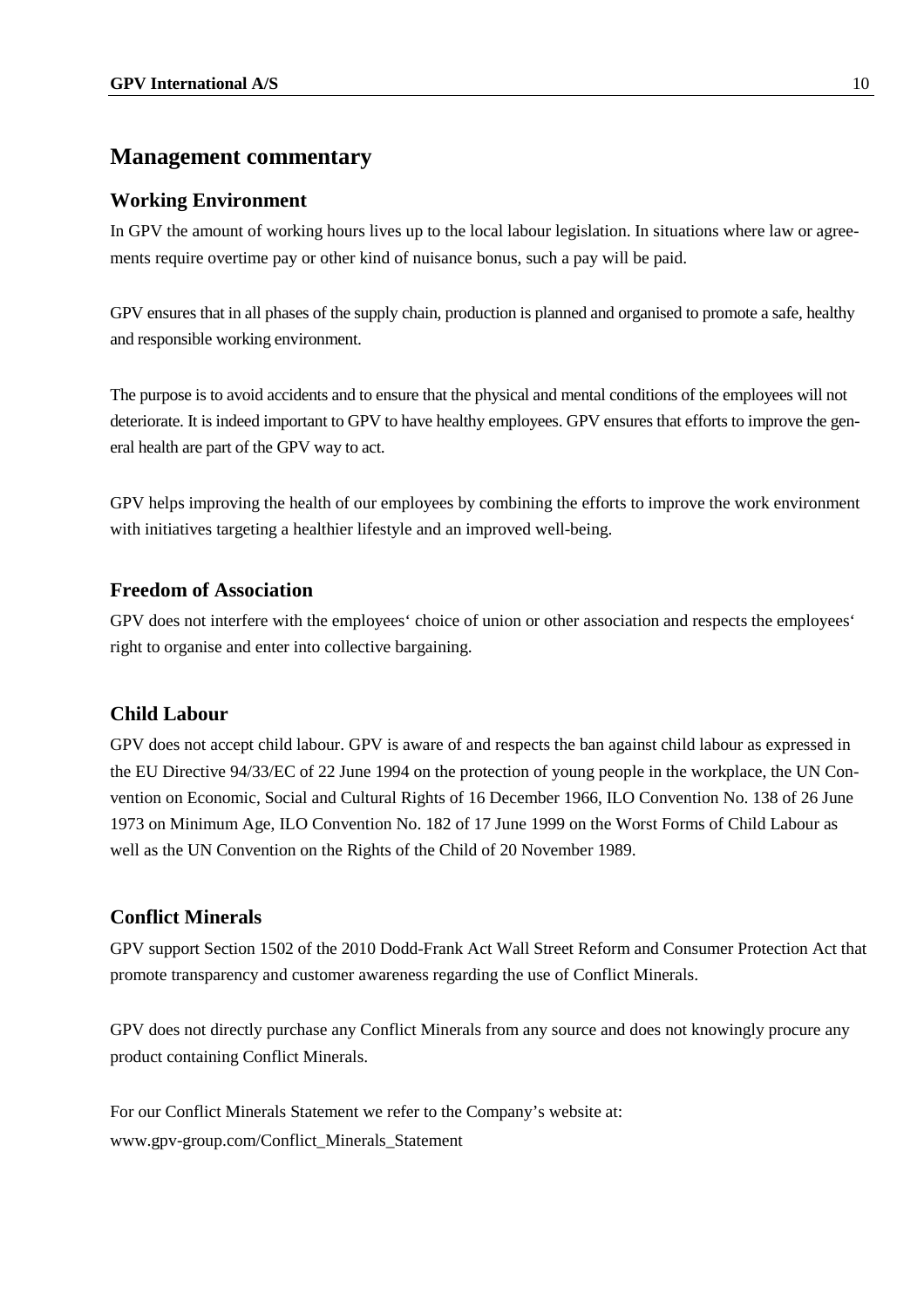### **Corruption**

As a company delivering globally GPV is exposed to different cultures primarily in Asia, Americas and Europe. As expressed in our Code of Conduct, we pride ourselves of acting credibly and with integrity in all of our operations, and we do not accept or offer bribes.

GPV is aware of and observes all applicable laws, rules and regulations in the various countries in which we operate. GPV is responsible for understanding these laws, rules and regulations and how they apply to our business and jobs, and for preventing, detecting and reporting instances of non-compliance to the relevant individuals, institutions or authorities.

GPV sources raw materials and services in different countries. Our ambition is for our suppliers to meet our Code of Conduct which governs ethical, social and environmental responsibilities.

For a full CSR policy and achieved results we refer to the Company's website at: www.gpv-group.com/CSR

#### **GPV has no material outstanding environmental issues**

GPV operates in compliance with all existing environmental rules and regulations and has set up task forces to handle the Company's environmental affairs.

### **Events after the balance sheet date**

After the financial year-end GPV got a new owner as the shares in the Parent Company GPV International A/S was acquired by the Danish listed company Aktieselskabet Schouw & Co.

Following the new ownership, GPV has initiated plans for establishment of manufacturing facilities in Guadalajara, Mexico, to increase our capacity and proximity to the American market.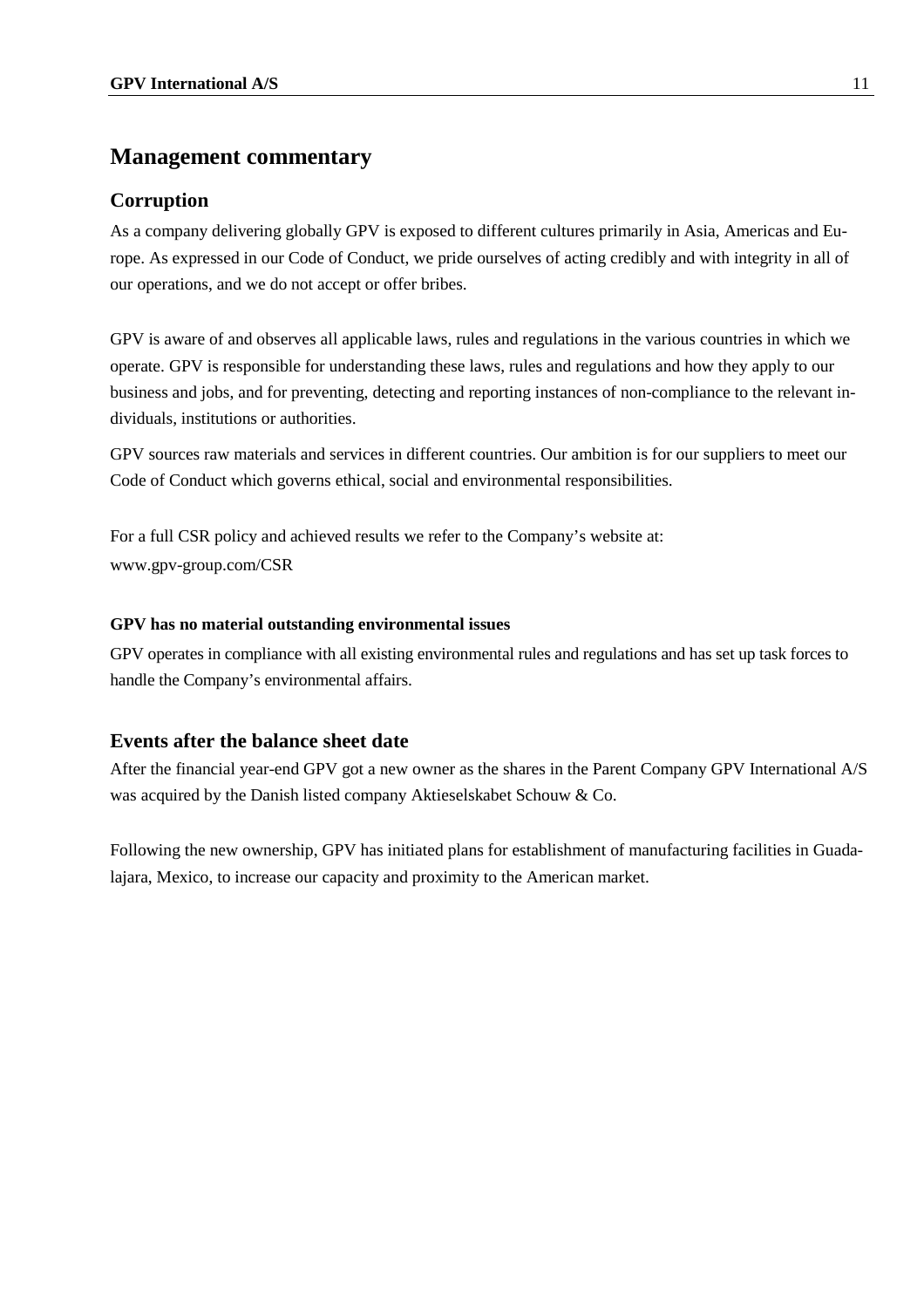### **Reporting class**

This annual report has been presented in accordance with the provisions of the Danish Financial Statements Act governing reporting class C enterprises (big).

The Annual Report for 2015/16 includes the Parent Company Financial Statements and the Consolidated Financial Statements.

The accounting policies applied for this consolidated financial statements and parent financial statements are consistent with those applied last year.

### **Recognition and measurement**

Assets are recognised in the balance sheet when it is probable as a result of a prior event that future economic benefits will flow to the Entity, and the value of the asset can be measured reliably.

Liabilities are recognised in the balance sheet when the Entity has a legal or constructive obligation as a result of a prior event, and it is probable that future economic benefits will flow out of the Entity, and the value of the liability can be measured reliably.

On initial recognition, assets and liabilities are measured at cost. Measurement subsequent to initial recognition is effected as described below for each financial statement item.

Anticipated risks and losses that arise before the time of presentation of the annual report and that confirm or invalidate affairs and conditions existing at the balance sheet date are considered at recognition and measurement.

Income is recognised in the income statement when earned, whereas costs are recognised by the amounts attributable to this financial year.

### **Consolidated financial statements**

The consolidated financial statements comprise the Parent and the group enterprises (subsidiaries) that are controlled by the Parent. Control is achieved by the Parent, either directly or indirectly, holding more than 50% of the voting rights or in any other way possibly or actually exercising controlling influence. Enterprises in which the Group, directly or indirectly, holds between 20% and 50% of the voting rights and exercises significant, but not controlling influence are regarded as associates.

The group companies appears on page 29.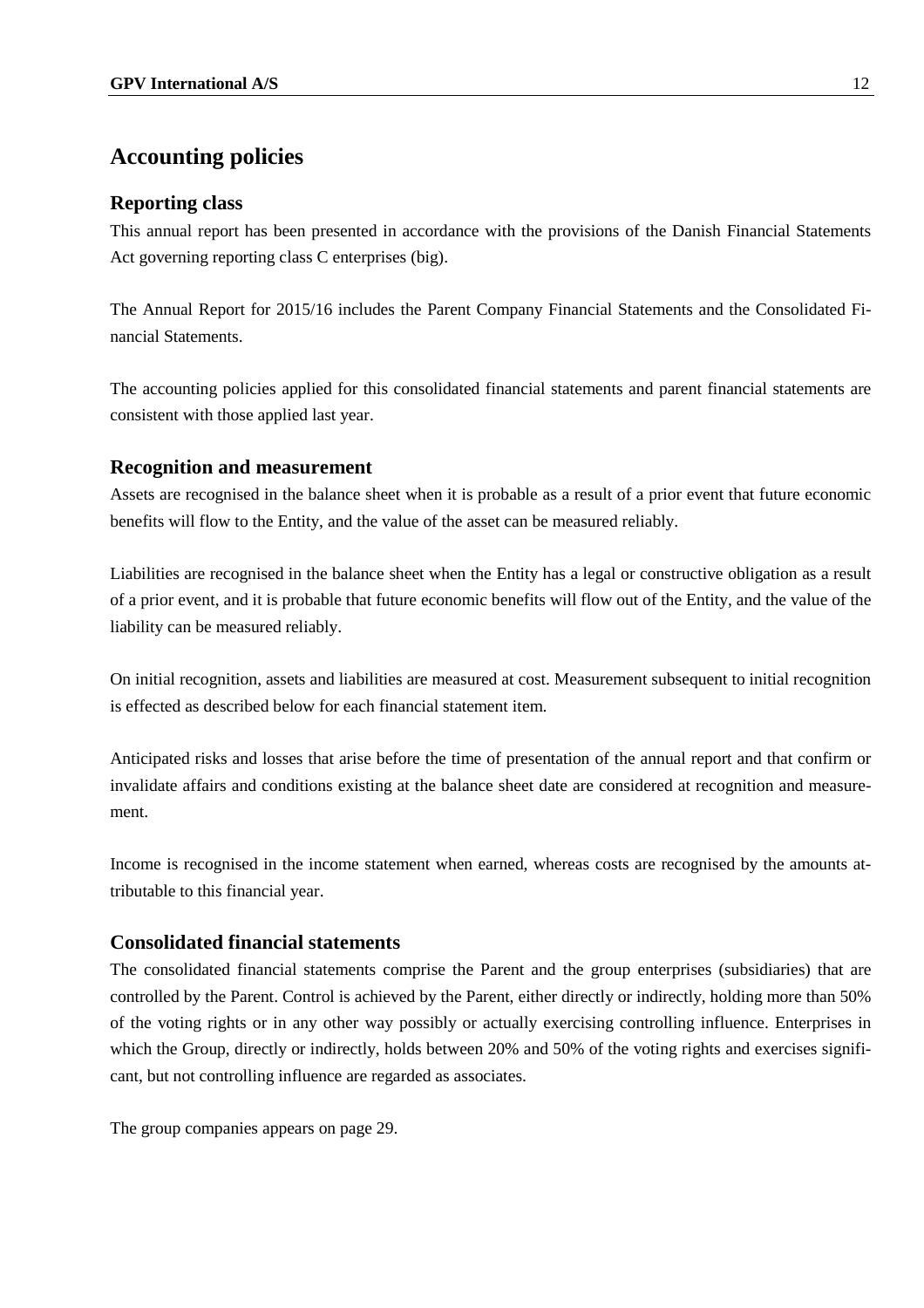#### **Basis of consolidation**

The consolidated financial statements are prepared on the basis of the financial statements of Parent and its subsidiaries. The consolidated financial statements are prepared by combining uniform items. On consolidation, intra-group income and expenses, intra-group accounts and dividends as well as profits and losses on transactions between the consolidated enterprises are eliminated. The financial statements used for consolidation have been prepared applying the Group's accounting policies.

Subsidiaries' financial statement items are recognised in full in the consolidated financial statements. Minority interests' pro rata shares of the profit/loss and the net assets are disclosed as separate items in the income statement and the balance sheet, respectively.

#### **Business combinations**

Newly acquired or newly established enterprises are recognised in the consolidated financial statements from the time of acquiring or establishing such enterprises. Divested or wound-up enterprises are recognised in the consolidated income statement up to the time of their divestment or winding-up.

The purchase method is applied at the acquisition of new enterprises, under which identifiable assets and liabilities of these enterprises are measured at fair value at the acquisition date. On acquisition of enterprises, provisions are made for costs relating to decided and published restructurings in the acquired enterprise. Allowance is made for the tax effect of restatements.

Positive differences in amount (goodwill) between cost of the acquired share and fair value of the assets and liabilities taken over are recognised under intangible assets, and they are amortised systematically over the income statement based on an individual assessment of their useful life, however, no more than 20 years. Negative differences in amount (negative goodwill), corresponding to an estimated adverse development in the relevant enterprises, are recognised in the balance sheet under deferred income, and they are recognised in the income statement when such adverse development is realised.

#### **Profits or losses from divestment of equity investments**

Profits or losses from divestment or winding-up of subsidiaries are calculated as the difference between selling price or settlement price and the carrying amount of the net assets at the time of divestment or winding-up, inclusive of non-amortised goodwill and estimated divestment or winding-up expenses

#### **Foreign currency translation**

On initial recognition, foreign currency transactions are translated applying the exchange rate at the transaction date. Receivables, payables and other monetary items denominated in foreign currencies that have not been settled at the balance sheet date are translated using the exchange rate at the balance sheet date. Exchange differences that arise between the rate at the transaction date and the one in effect at the payment date, or the rate at the balance sheet date are recognised in the income statement as financial income or financial expenses.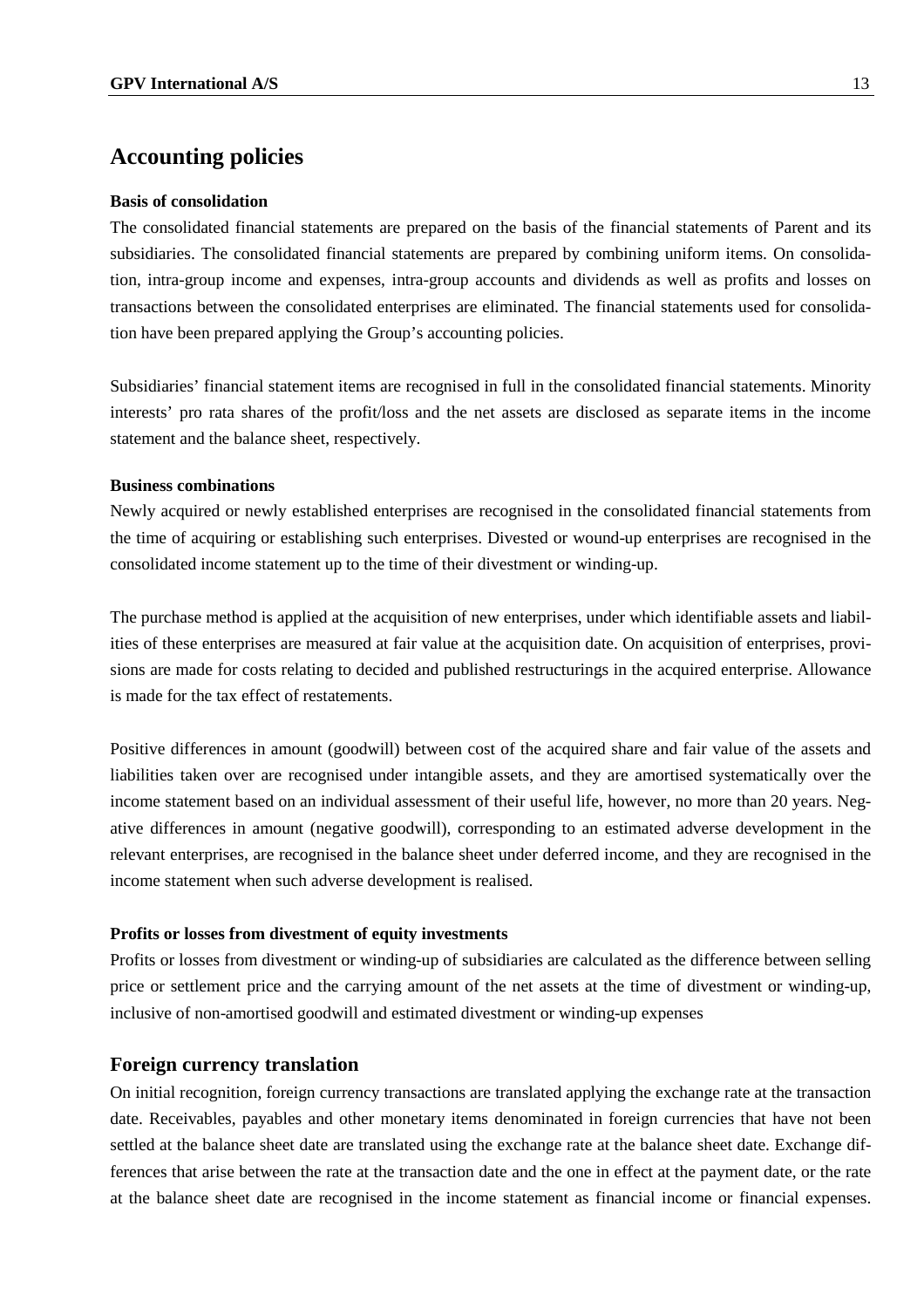Property, plant and equipment, intangible assets, inventories and other non-monetary assets that have been purchased in foreign currencies are translated using historical rates.

### **Derivative financial instruments**

On initial recognition in the balance sheet, derivative financial instruments are measured at cost and subsequently at fair value. Derivative financial instruments are recognised under other receivables or other payables.

Changes in the fair value of derivative financial instruments classified as and complying with the requirements for hedging the fair value of a recognised asset or a recognised liability are recorded in the income statement together with changes in the value of the hedged asset or the hedged liability.

Changes in the fair value of derivative financial instruments classified as and complying with the requirements for hedging future transactions are recognised directly in equity. When the hedged transactions are realised, the accumulated changes are recognised as part of cost of the relevant financial statement items.

For derivative financial instruments that do not comply with the requirements for being treated as hedging instruments, changes in fair value are recognised currently in the income statement as financial income or financial expenses.

Changes in the fair value of derivative financial instruments applied for hedging net investments in independent foreign subsidiaries or associates are classified directly as equity.

### **Income statement**

#### **Revenue**

Revenue from the sale of manufactured goods and goods for resale is recognised in the income statement when delivery is made and risk has passed to the buyer. Revenue is recognised net of VAT, duties and sales discounts and is measured at fair value of the consideration fixed.

#### **Changes in inventories of finished goods and work in progress**

Changes in inventories of finished goods and work in progress comprise decreases or increases for the financial year in inventories of finished goods and work in progress. This item includes ordinary write-downs of such inventories.

#### **Other operating income**

Other operating income comprises income of a secondary nature as viewed in relation to the Entity's primary activities, including rental income and gains from the sale of intangible assets and property, plant and equipment.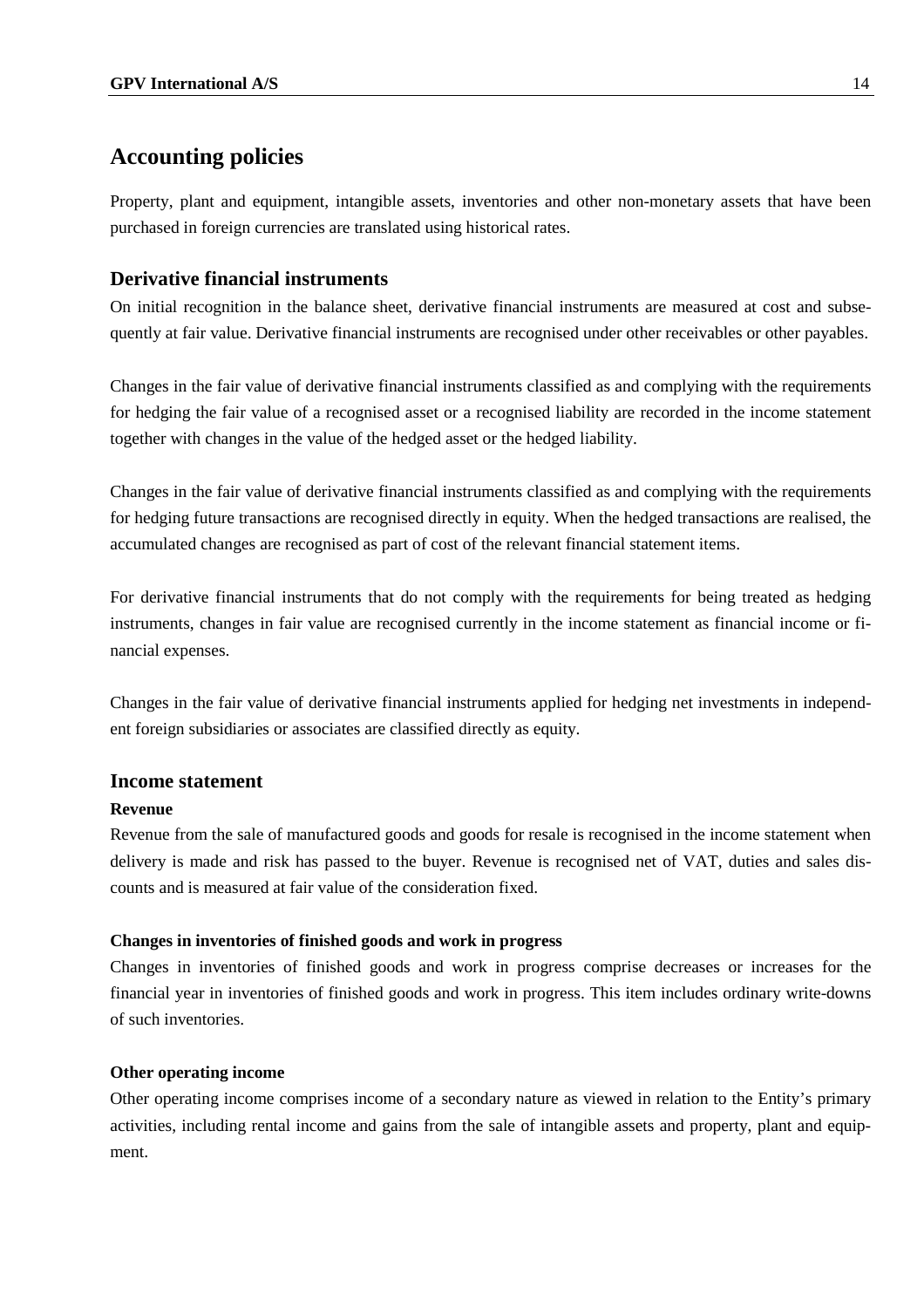#### **Costs of raw materials and consumables**

Costs of raw materials and consumables comprise the consumption of raw materials and consumables for the financial year after adjustment for changes in inventories of these goods from the beginning to the end of the year. This item includes shrinkage, if any, and ordinary write-downs of the relevant inventories.

#### **Other external expenses**

Other external expenses include expenses relating to the Entity's ordinary activities, including expenses for premises, stationery and office supplies, marketing costs, etc. This item also includes write-downs of receivables recognised in current assets.

Other external expenses also include research costs and costs of development projects that do not meet the criteria for recognition in the balance sheet.

#### **Staff costs**

Staff costs comprise salaries and wages as well as social security contributions, pension contributions, etc for entity staff.

#### **Amortisation, depreciation and impairment losses**

Amortisation, depreciation and impairment losses relating to property, plant and equipment comprise amortisation, depreciation and impairment losses for the financial year, calculated on the basis of the residual values and useful lives of the individual assets and impairment testing as well as gains and losses from the sale of property, plant and equipment.

#### **Other operating expenses**

Other operating expenses comprise expenses of a secondary nature as viewed in relation to the Entity's primary activities.

#### **Other financial income**

Other financial income comprises dividends etc received on other investments, interest income, including interest income on receivables from group enterprises, net capital gains on securities, payables and transactions in foreign currencies, amortisation of financial assets as well as tax relief under the Danish Tax Prepayment Scheme etc.

#### **Other financial expenses**

Other financial expenses comprise interest expenses, including interest expenses on payables to group enterprises, net capital losses on securities, payables and transactions in foreign currencies, amortisation of financial liabilities as well as tax surcharge under the Danish Tax Prepayment Scheme etc.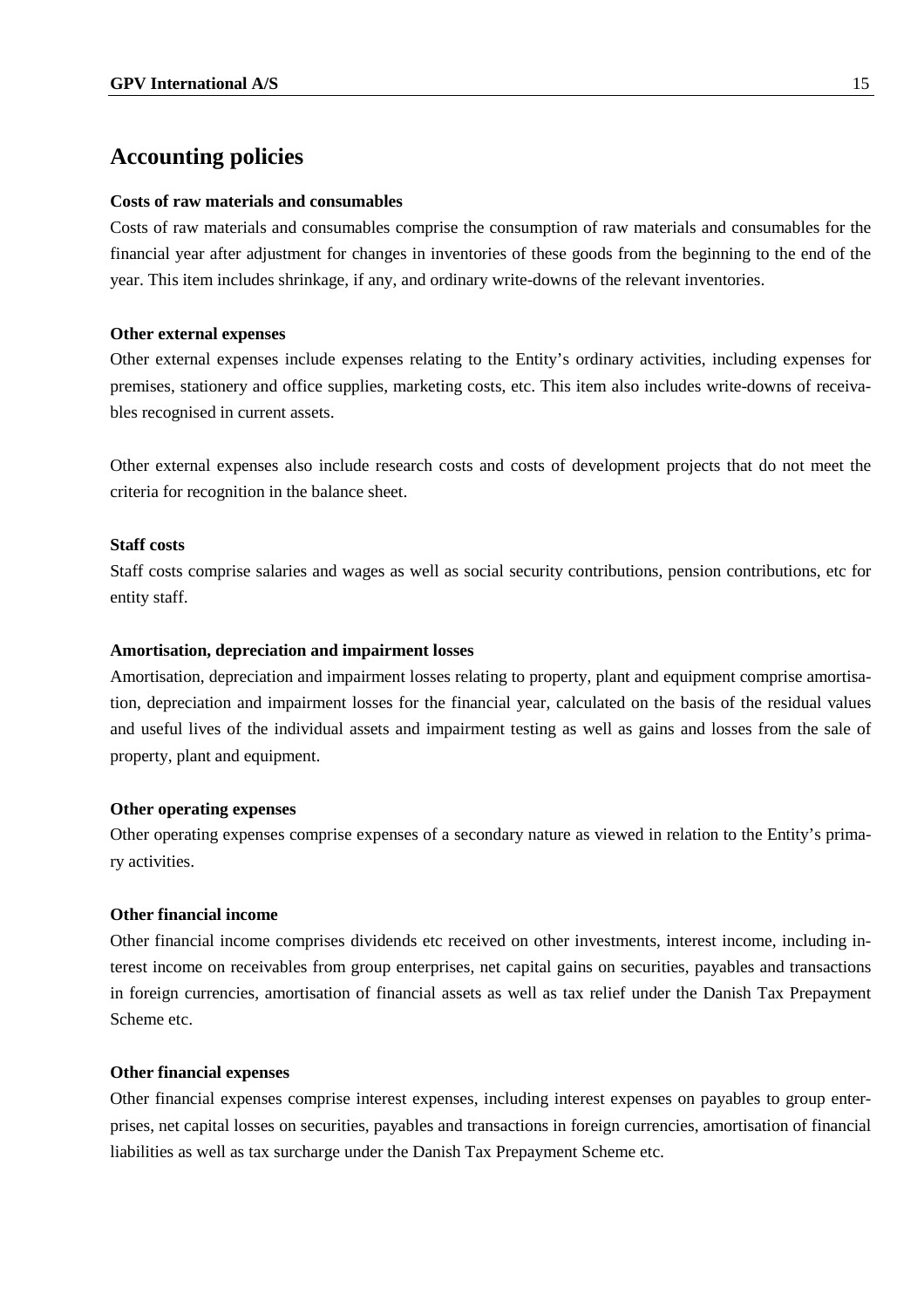#### **Income taxes**

Tax for the year, which consists of current tax for the year and changes in deferred tax, is recognised in the income statement by the portion attributable to the profit for the year and recognised directly in equity by the portion attributable to entries directly in equity.

The portion of the tax taken to the statement of income which relates to extraordinary profit/loss for the year is allocated to this entry, whereas the remaining portion is taken to the year's profit/loss from ordinary activities.

The company is jointly taxed with its owned Danish subsidiary. The current Danish income tax is allocated among the jointly taxed companies proportionally to their taxable income (full allocation with a refund concerning tax losses).

#### **Balance sheet**

#### **Property, plant and equipment**

Land and buildings, plant and machinery as well as other fixtures and fittings, tools and equipment are measured at cost less accumulated depreciation and impairment losses. Land is not depreciated.

Cost comprises the acquisition price, costs directly attributable to the acquisition and preparation costs of the asset until the time when it is ready to be put into operation. For self-manufactured assets, cost comprises direct and indirect costs of materials, components, subsuppliers and labour costs. For assets held under finance leases, cost is the lower of the asset's fair value and present value of future lease payments.

All other finance costs are recognised in the income statement.

The basis of depreciation is cost less estimated residual value after the end of useful life. Straight-line depreciation is made on the basis of the following estimated useful lives of the assets:

| <b>Buildings</b>                                 | 25 years     |
|--------------------------------------------------|--------------|
| Plant and machinery                              | $5-10$ years |
| Other fixtures and fittings, tools and equipment | 3-8 years    |

Property, plant and equipment are written down to the lower of recoverable amount and carrying amount.

#### **Investments in group enterprises**

Investments in group enterprises are recognised and measured according to the equity method. This means that investments are measured at the pro rata share of the enterprises' equity plus or minus unamortised positive, or negative, goodwill and minus or plus unrealised intra-group profits or losses.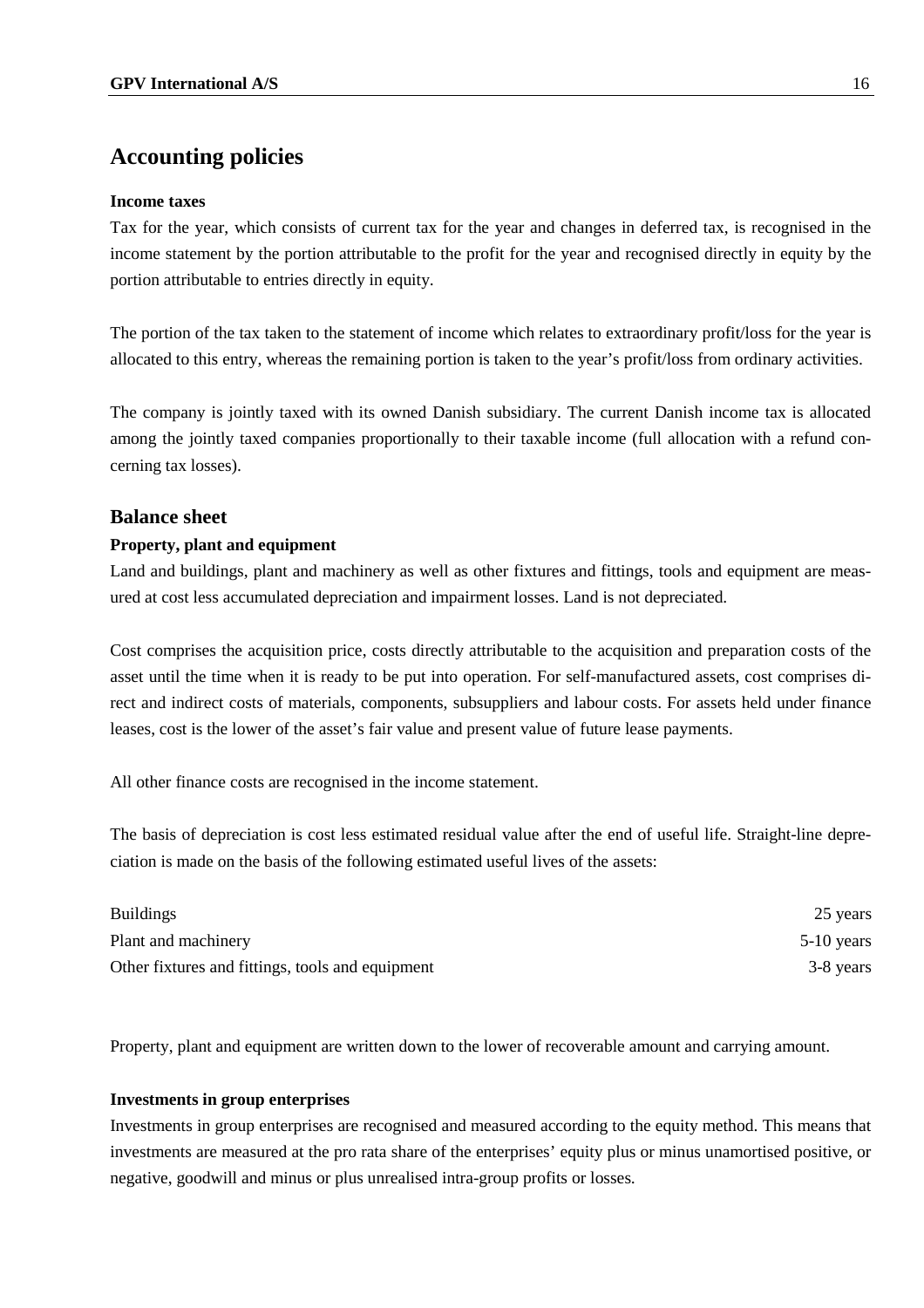Group enterprises with negative equity are measured at DKK 0, and any receivables from these enterprises are written down by the Parent's share of such negative equity value if it is deemed irrecoverable. If the negative equity value exceeds the amount receivable, the remaining amount is recognised under provisions if the Parent has a legal or constructive obligation to cover the liabilities of the relevant enterprise.

Upon distribution of profit or loss, net revaluation of investments in group enterprises is transferred to Reserve for net revaluation according to the equity method under equity.

Goodwill is calculated as the difference between cost of the investments and fair value of the assets and liabilities acquired. Goodwill is amortised over its estimated useful life which is normally 5 years, however, in certain cases it may be up to 20 years for strategically acquired enterprises with a strong market position and a long-term earnings profile if the longer amortisation period is considered to give a better reflection of the benefit from the relevant resources.

Investments in group enterprises are written down to the lower of recoverable amount and carrying amount.

#### **Deferred tax**

Deferred tax is recognised on all temporary differences between the carrying amount and tax-based value of assets and liabilities, for which the tax-based value of assets is calculated based on the planned use of each asset.

Deferred tax assets, including the tax base of tax loss carryforwards, are recognised in the balance sheet at their estimated realisable value, either as a set-off against deferred tax liabilities or as net tax assets.

#### **Inventories**

Inventories are measured at the lower of cost using the FIFO method and net realisable value.

Cost consists of purchase price plus delivery costs. Cost of manufactured goods and work in progress consists of costs of raw materials, consumables, direct labour costs and indirect production costs.

Indirect production costs comprise indirect materials and labour costs, costs of maintenance of, depreciation on and impairment losses relating to machinery, factory buildings and equipment applied for the manufacturing process as well as costs of factory administration and management. Financing costs are not included in cost.

The net realisable value of inventories is calculated as the estimated selling price less completion costs and costs incurred to execute sale.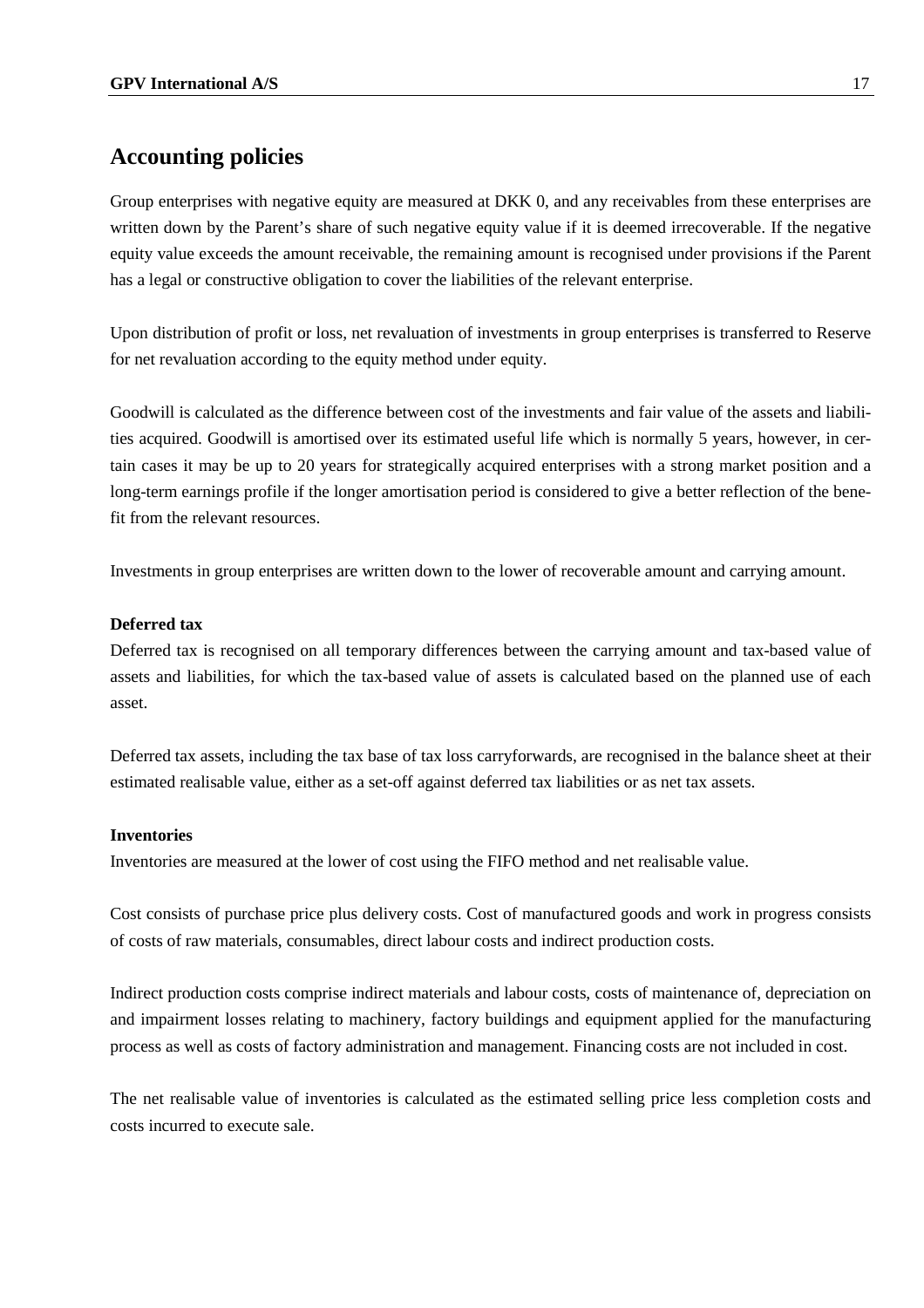#### **Receivables**

Receivables are measured at amortised cost, usually equalling nominal value less write-downs for bad and doubtful debts.

#### **Income tax payable or receivable**

Current tax payable or receivable is recognised in the balance sheet, stated as tax calculated on this year's taxable income, adjusted for prepaid tax.

#### **Prepayments**

Prepayments comprise incurred costs relating to subsequent financial years. Prepayments are measured at cost.

#### **Cash**

Cash comprises cash in hand and bank deposits.

#### **Finance lease commitments**

Lease commitments relating to assets held under finance leases are recognised in the balance sheet as liabilities other than provisions, and, at the time of inception of the lease, measured at the present value of future lease payments. Subsequent to initial recognition, lease commitments are measured at amortised cost. The difference between present value and nominal amount of the lease payments is recognised in the income statement as a financial expense over the term of the leases.

Lease payments on operating leases are recognised on a straight-line basis in the income statement over the term of the lease.

#### **Other financial liabilities**

Other financial liabilities are measured at amortised cost, which usually corresponds to nominal value.

#### **Prepayments received from customers**

Prepayments received from customers comprise amounts received from customers prior to delivery of the goods agreed or completion of the service agreed.

#### **Cash flow statement**

The cash flow statement shows cash flows from operating, investing and financing activities as well as cash and cash equivalents at the beginning and the end of the financial year.

Cash flows from operating activities are presented using the indirect method and calculated as the operating profit/loss adjusted for non-cash operating items, working capital changes and income taxes paid.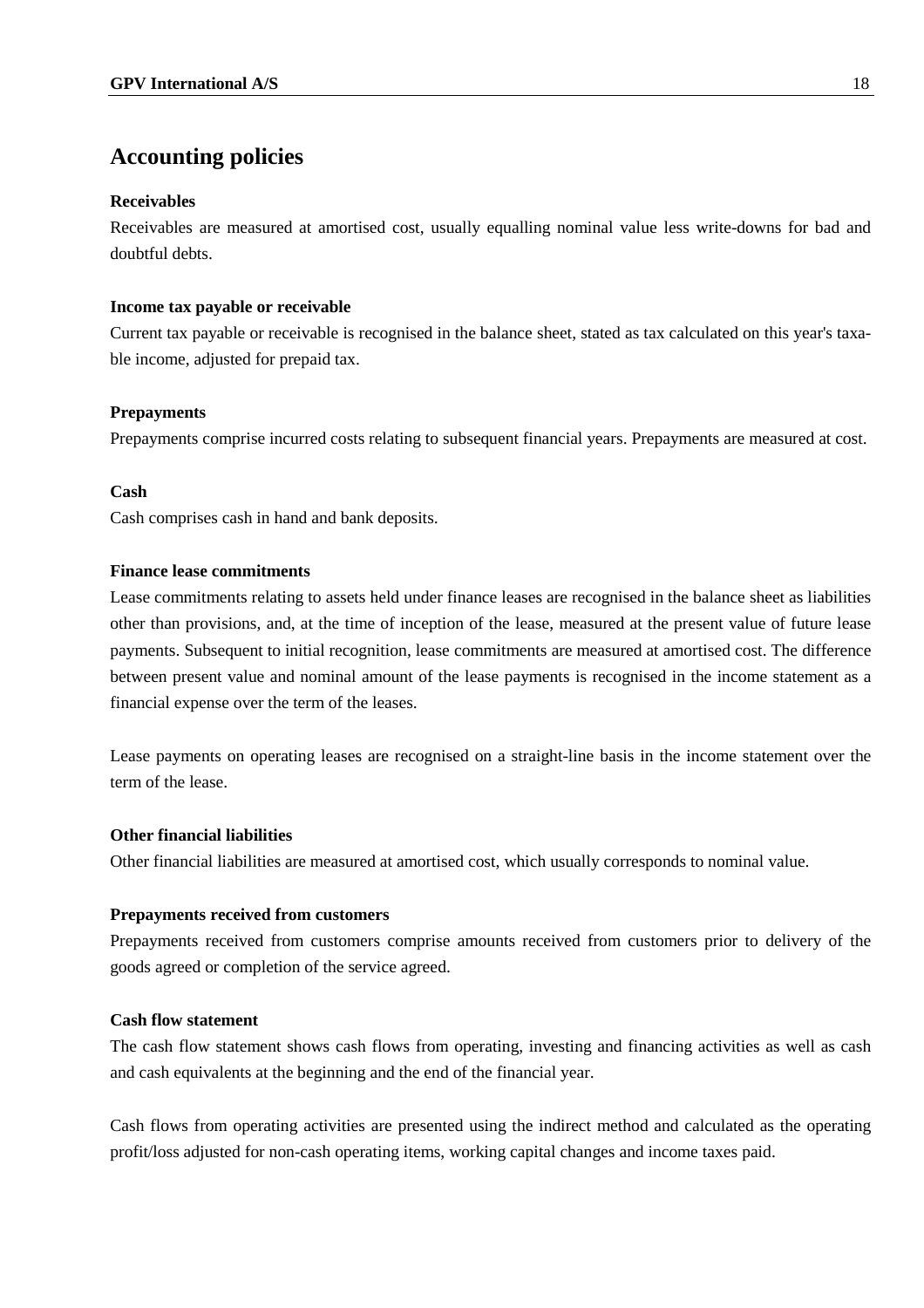Cash flows from investing activities comprise payments in connection with acquisition and divestment of enterprises, activities and fixed asset investments as well as purchase, development, improvement and sale, etc of intangible assets and property, plant and equipment, including acquisition of assets held under finance leases.

Cash flows from financing activities comprise changes in the size or composition of the contributed capital and related costs as well as the raising of loans, inception of finance leases, instalments on interest-bearing debt, purchase of treasury shares, and payment of dividend.

Cash and cash equivalents comprise cash and short-term securities with an insignificant price risk less shortterm bank debt.

#### **Financial highlights**

*Financial highlights are defined and calculated in accordance with "Recommendations & Ratios 2015" issued by the Danish Society of Financial Analysts.*

| <b>Ratios</b>                | <b>Calculation formula</b>                                                                               | <b>Ratios reflect</b>                                                     |
|------------------------------|----------------------------------------------------------------------------------------------------------|---------------------------------------------------------------------------|
| Net margin $(\%)$            | Profit/loss for the year x 100<br>Revenue                                                                | The Entity's operating profitabili-<br>ty.                                |
| Financial gearing            | Net interest-bearing debt<br>Equity                                                                      | The Entity's financial gearing                                            |
| Return on equity $(\%)$      | Profit/loss for the year x 100<br>Average equity                                                         | The Entity's return on capital in-<br>vested in the Entity by the owners. |
| Return on invested capital % | Operating profit/loss plus depreciation and amortisa-<br>tion (EBITDA) x 100<br>Average invested capital | The Entity's on capital invested.                                         |
| Solvency ratio %             | Equirt incl. subordinated loan capital x 100<br><b>Total</b> assets                                      | The Entity's solvency.                                                    |
| EBIT margin %                | Operating profit/loss (EBIT) x 100<br>Revenue                                                            | The Entity's operating profitabili-<br>ty.                                |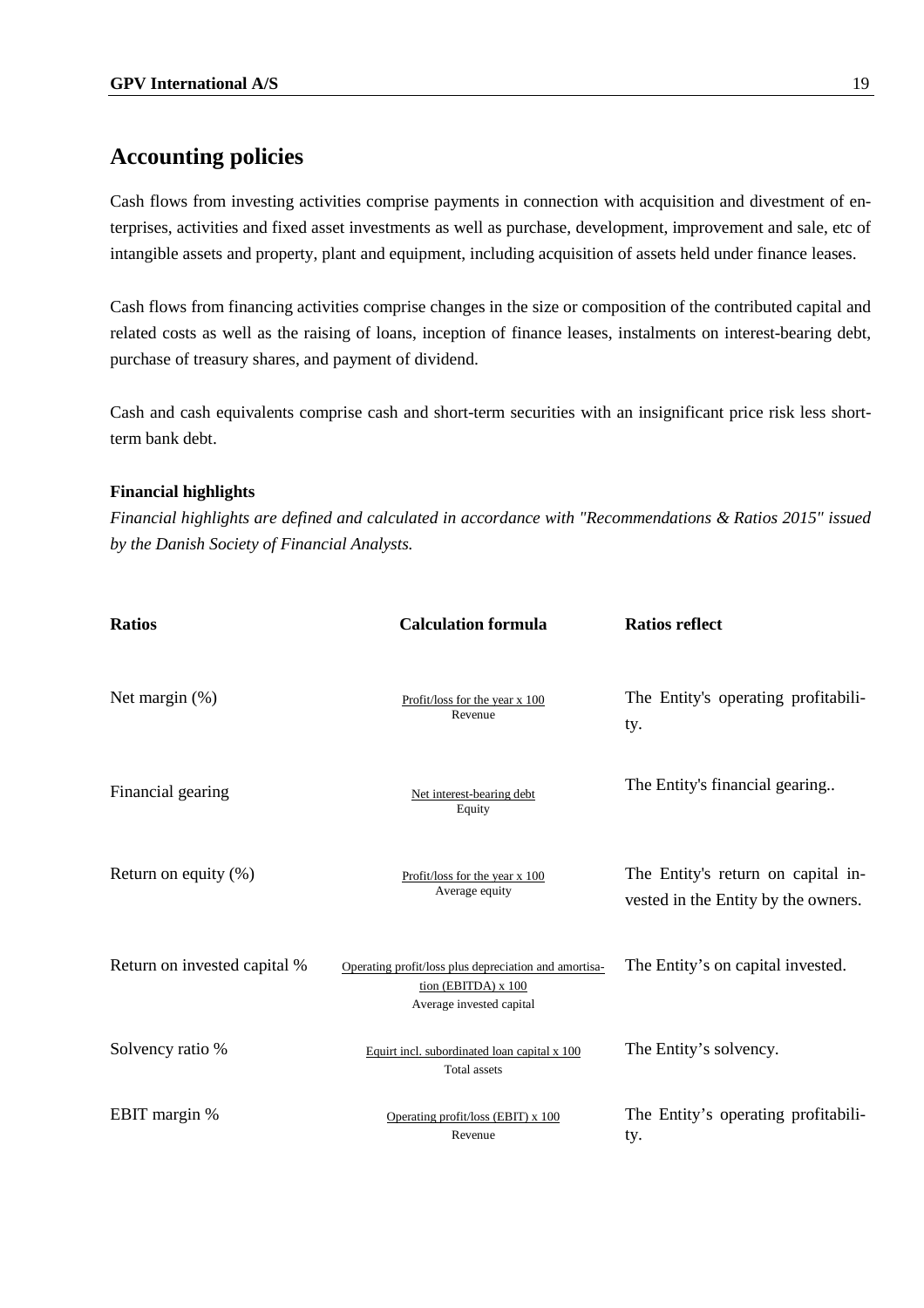Net interest-bearing debt is defined as interest-bearing liabilities, including income tax payable, net of interestbearing assets, including cash and income tax receivable.

EBIT (Earnings Before Interest, Tax, Depreciation and Amortisation) is defined as operating profit plus the year's amortisation of goodwill. The year's impairment losses on goodwill are not added.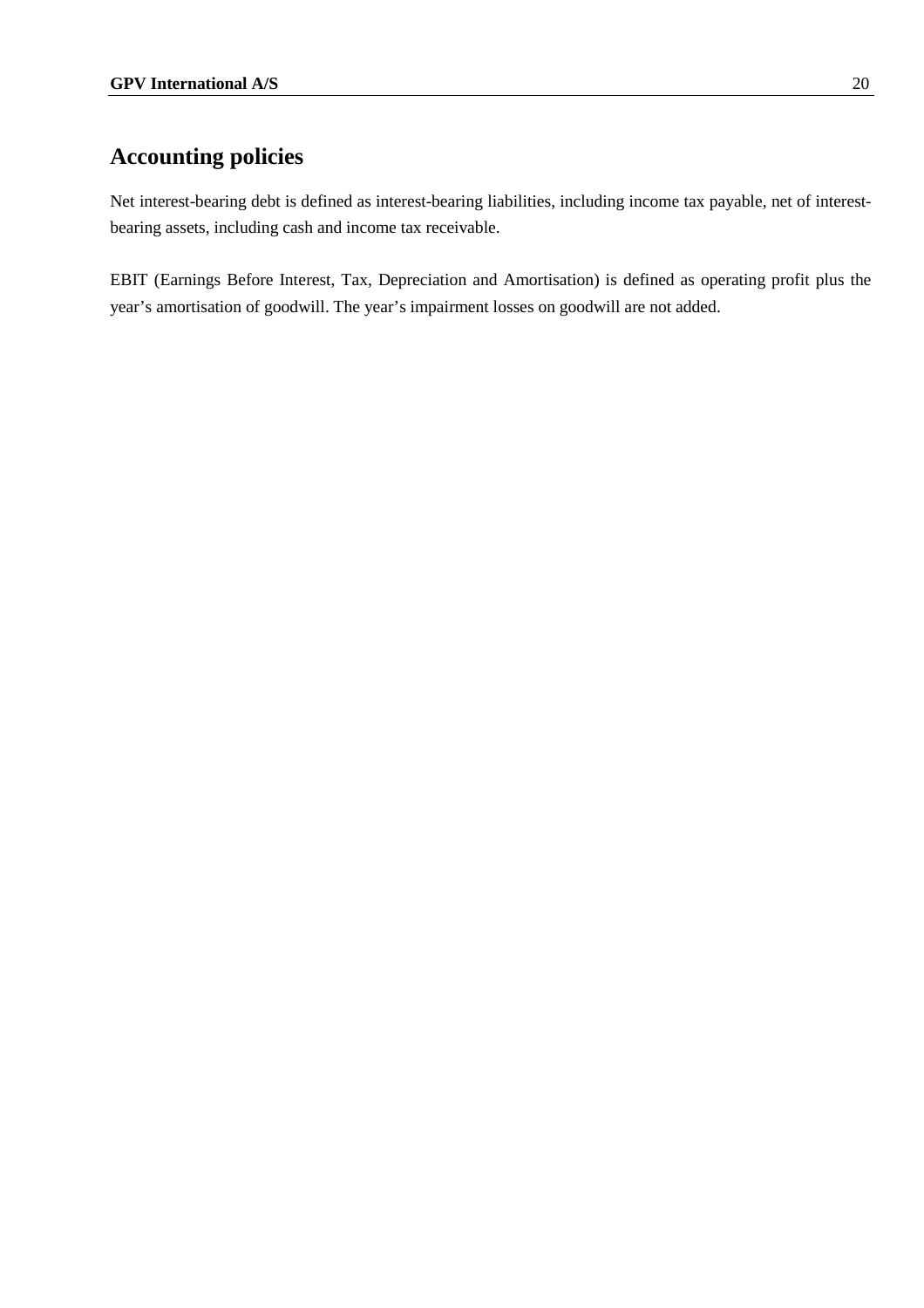# **Consolidated income statement for 2015/16 Consolidated income statement for 2015/16**

|                                                               | <b>Notes</b>   | 2015/16<br><b>DKK'000</b> | 2014/15<br><b>DKK'000</b> |
|---------------------------------------------------------------|----------------|---------------------------|---------------------------|
| Revenue                                                       | 1              | 853.768                   | 797.863                   |
| Changes in inventories of finished goods and work in progress |                | 6.501                     | 33.863                    |
| Other operating income                                        |                | 829                       | 1.140                     |
| Costs of raw materials and consumables                        |                | (576.829)                 | (559.878)                 |
| Other external expenses                                       | $\overline{4}$ | (62.969)                  | (61.574)                  |
| Gross profit/loss                                             |                | 221.300                   | 211.414                   |
| Staff costs                                                   | $\overline{2}$ | (140.400)                 | (135.290)                 |
| Depreciation, amortisation and impairment losses              | 3              | (24.414)                  | (19.168)                  |
| Other operating expenses                                      |                | (896)                     | (2.387)                   |
| <b>Operating profit/loss</b>                                  |                | 55.590                    | 54.569                    |
| Other financial income                                        |                | 19.157                    | 121                       |
| Other financial expenses                                      | 5              | (24.080)                  | (39.294)                  |
| Profit/loss from ordinary activities before tax               |                | 50.667                    | 15.396                    |
| Tax on profit/loss from ordinary activities                   | 6              | 153                       | (1.365)                   |
| <b>Profit/loss for the year</b>                               |                | 50.820                    | 14.031                    |
|                                                               |                |                           |                           |
| Proposed distribution of profit/loss                          |                |                           |                           |
| Retained earnings                                             |                | 50.820                    | 14.031                    |
|                                                               |                | 50.820                    | 14.031                    |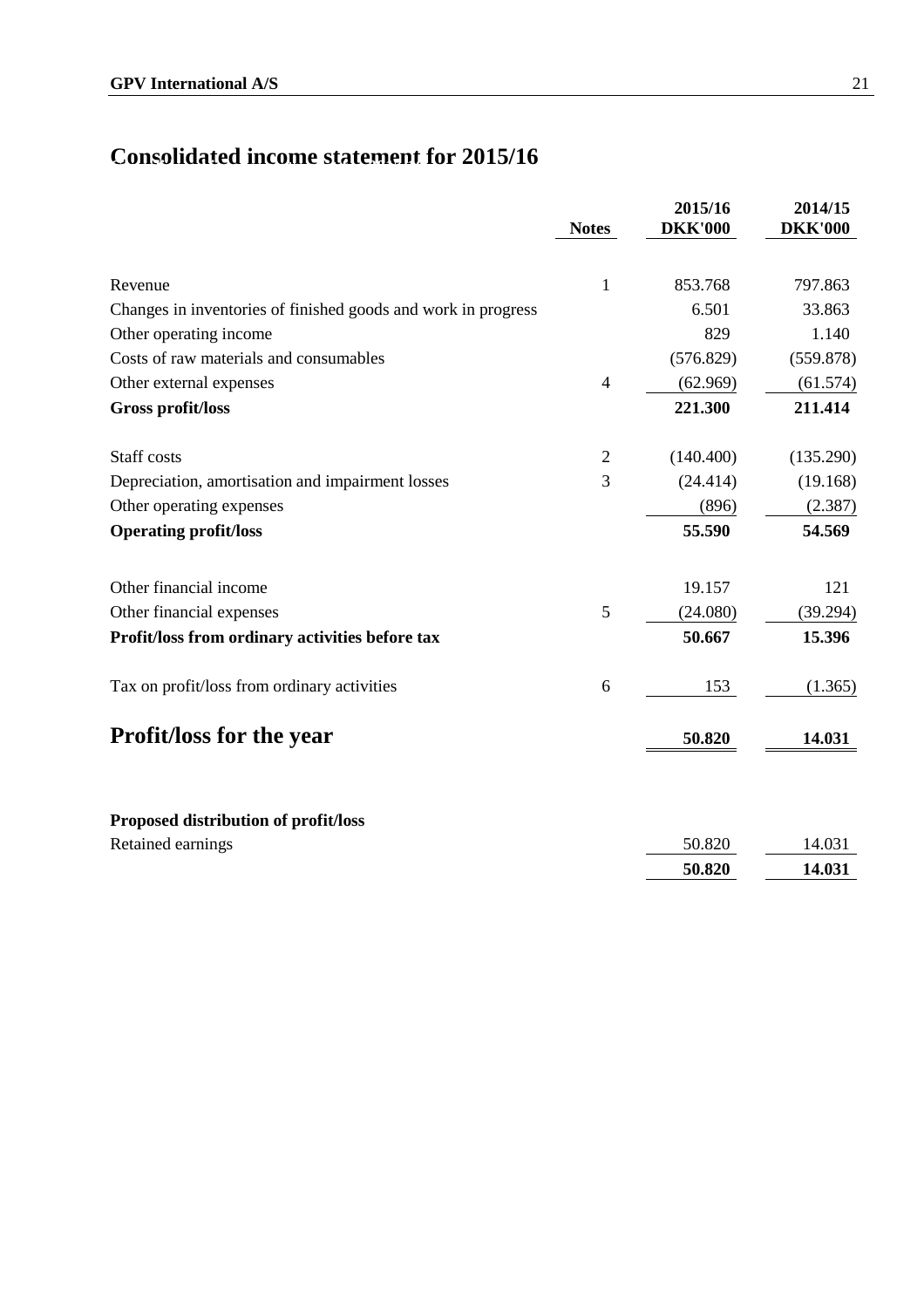# **Consolidated balance sheet at 31.03.2016**

|                                                  | <b>Notes</b> | 2015/16<br><b>DKK'000</b> | 2014/15<br><b>DKK'000</b> |
|--------------------------------------------------|--------------|---------------------------|---------------------------|
|                                                  |              |                           |                           |
| Land and buildings                               |              | 146.245                   | 170.137                   |
| Plant and machinery                              |              | 61.184                    | 71.754                    |
| Other fixtures and fittings, tools and equipment |              | 9.823                     | 12.815                    |
| Property, plant and equipment in progress        |              | 1.556                     | 2.307                     |
| Property, plant and equipment                    | $\tau$       | 218.808                   | 257.013                   |
| Deposits                                         |              | 3.648                     | 3.739                     |
| Deferred tax                                     | 10           | 3.078                     | 3.301                     |
| <b>Fixed asset investments</b>                   | 8            | 6.726                     | 7.040                     |
| <b>Fixed assets</b>                              |              | 225.534                   | 264.053                   |
| Raw materials and consumables                    |              | 91.827                    | 107.293                   |
| Work in progress                                 |              | 58.533                    | 53.841                    |
| Manufactured goods and goods for resale          |              | 31.317                    | 29.508                    |
| <b>Inventories</b>                               |              | 181.677                   | 190.642                   |
| Trade receivables                                |              | 146.088                   | 142.279                   |
| Other short-term receivables                     |              | 2.132                     | 3.953                     |
| Income tax receivable                            |              | 658                       | 680                       |
| Prepayments                                      | 11           | 1.118                     | 1.138                     |
| <b>Receivables</b>                               |              | 149.996                   | 148.050                   |
| Cash                                             |              | 28.872                    | 48.530                    |
| <b>Current assets</b>                            |              | 360.545                   | 387.222                   |
| <b>Assets</b>                                    |              | 586.079                   | 651.275                   |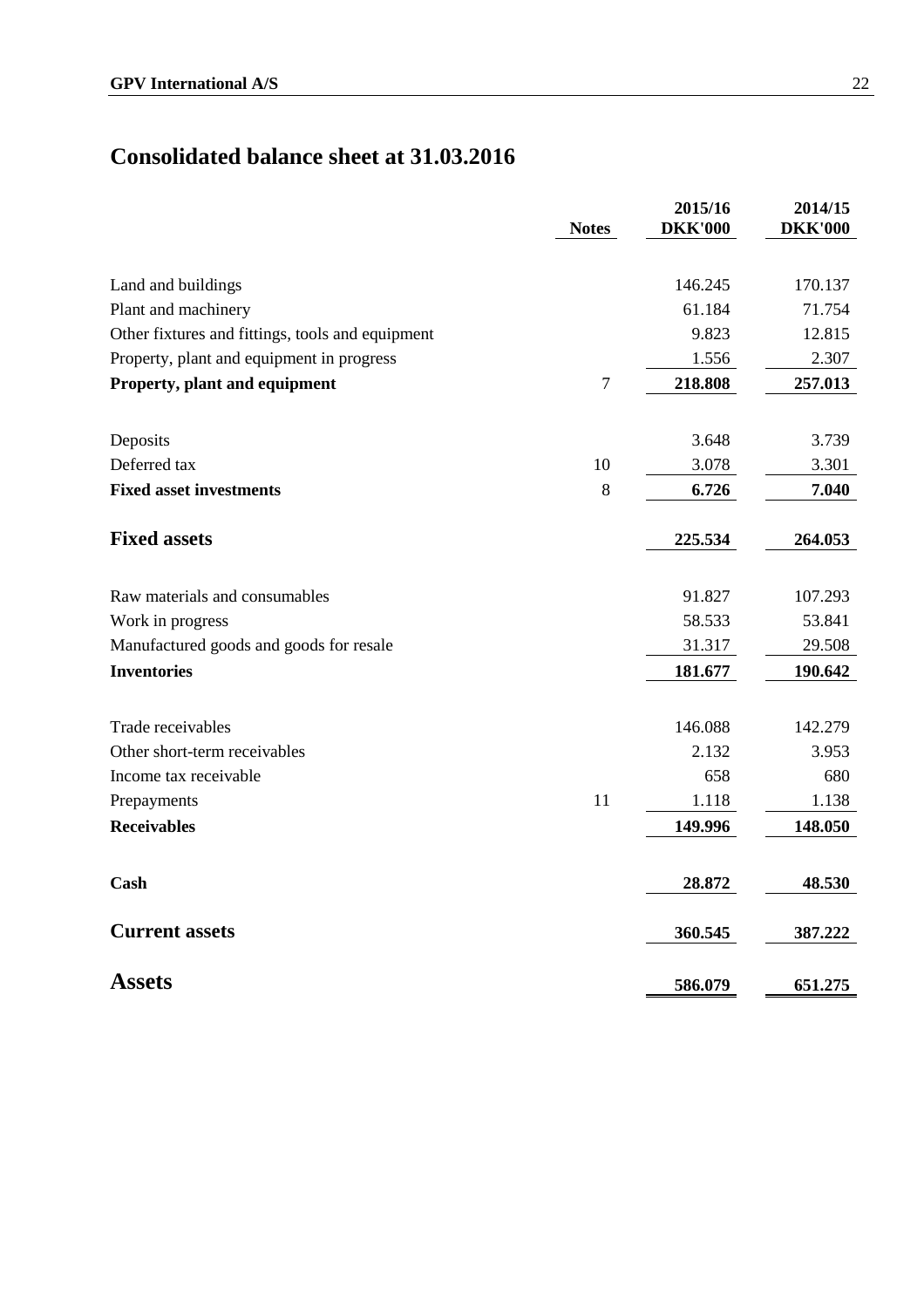# **Consolidated balance sheet at 31.03.2016**

|                                                                | <b>Notes</b> | 2015/16<br><b>DKK'000</b> | 2014/15<br><b>DKK'000</b> |
|----------------------------------------------------------------|--------------|---------------------------|---------------------------|
|                                                                |              | 10.000                    | 10.000                    |
| Contributed capital                                            |              | 122.551                   | 132.533                   |
| Retained earnings                                              |              |                           |                           |
| <b>Equity</b>                                                  |              | 132.551                   | 142.533                   |
| Subordinate loan capital                                       | 12           | $\overline{0}$            | 35.901                    |
| <b>Bank loans</b>                                              |              | 35.550                    | 58.528                    |
| Finance lease liabilities                                      |              | 7.526                     | 9.461                     |
| Other payables                                                 |              | $\boldsymbol{0}$          | 73.296                    |
| Non-current liabilities other than provisions                  | 13           | 43.076                    | 177.186                   |
|                                                                |              |                           |                           |
| Current portion of long-term liabilities other than provisions | 13           | 70.518                    | 35.825                    |
| <b>Bank loans</b>                                              |              | 111.096                   | 102.998                   |
| Prepayments received from customers                            |              | 1.422                     | $\theta$                  |
| Trade payables                                                 |              | 97.599                    | 139.805                   |
| Other payables                                                 | 14           | 129.817                   | 52.928                    |
| <b>Current liabilities other than provisions</b>               |              | 410.452                   | 331.556                   |
| Liabilities other than provisions                              |              | 453.528                   | 508.742                   |
| <b>Equity and liabilities</b>                                  |              | 586.079                   | 651.275                   |
| Subsidiaries                                                   | 9            |                           |                           |
| Unrecognised rental and lease commitments                      | 16           |                           |                           |
| Mortgages and securities                                       | 17           |                           |                           |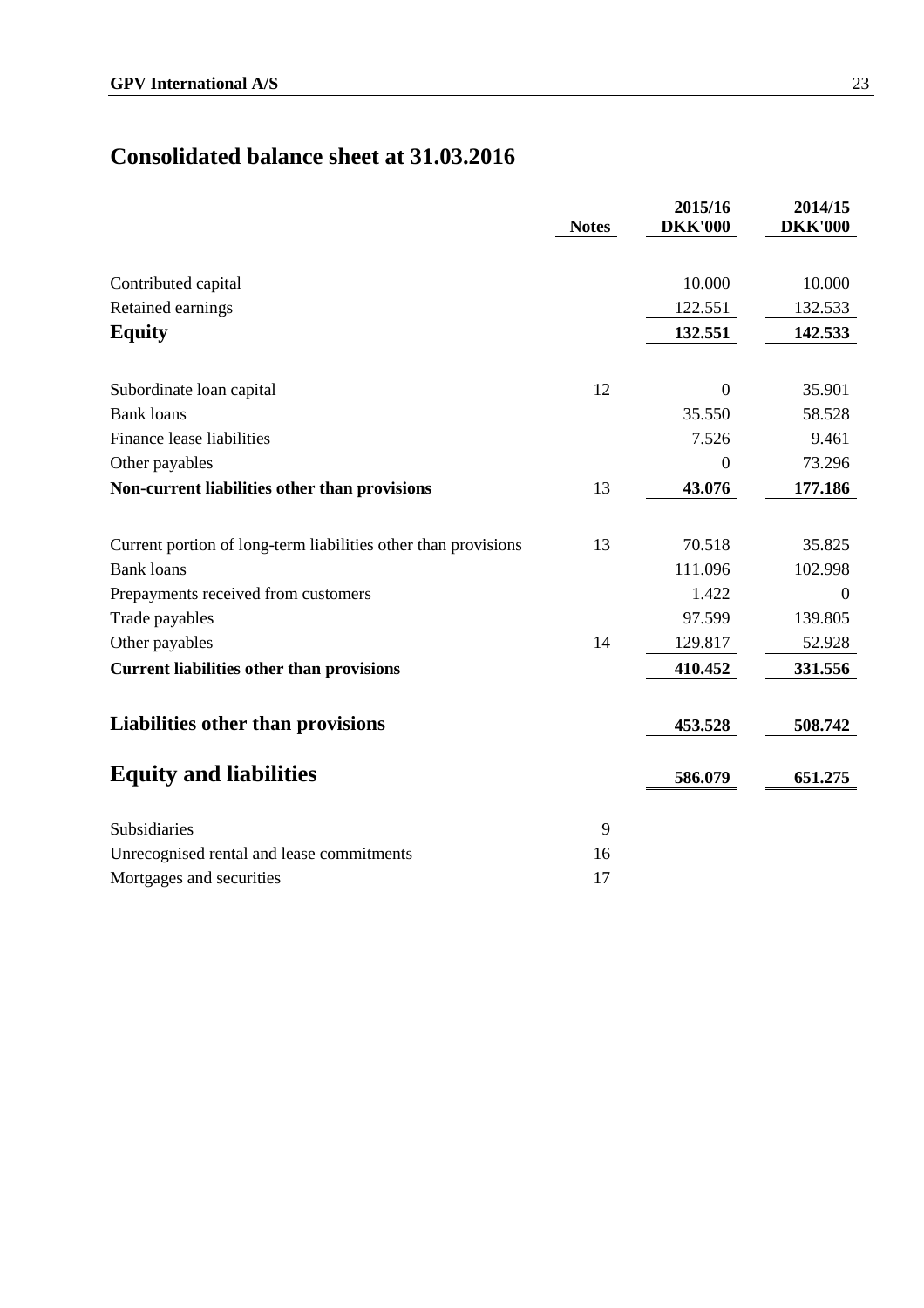# **Consolidated statement of changes in equity for 2015/16**

|                                               | Contri-<br>buted capi-<br>tal<br><b>DKK'000</b> | <b>Retained</b><br>earnings<br><b>DKK'000</b> | <b>Total</b><br><b>DKK'000</b> |
|-----------------------------------------------|-------------------------------------------------|-----------------------------------------------|--------------------------------|
| Equity beginning of year                      | 10.000                                          | 132.533                                       | 142.533                        |
| Exchange rate adjustments                     | $\boldsymbol{0}$                                | (47.515)                                      | (47.515)                       |
| Fair value adjustments of hedging instruments | $\boldsymbol{0}$                                | (9.445)                                       | (9.445)                        |
| Other adjustments                             | $\boldsymbol{0}$                                | (3.842)                                       | (3.842)                        |
| Profit/loss for the year                      | 0                                               | 50.820                                        | 50.820                         |
| <b>Equity end of year</b>                     | 10.000                                          | 122.551                                       | 132.551                        |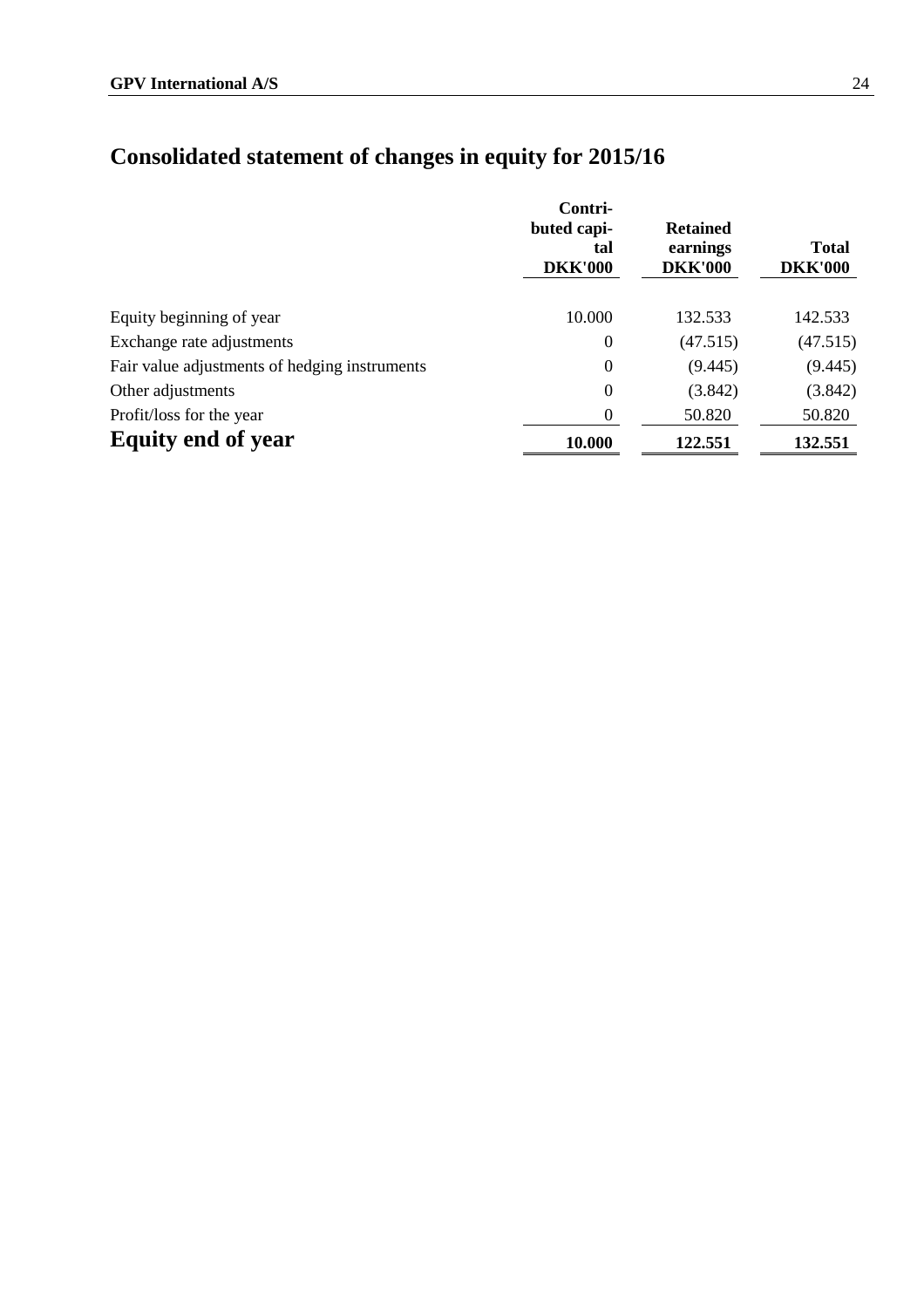# **Consolidated cash flow statement for 2015/16 Consolidated cash flow statement for 2015/16**

|                                                               | <b>Notes</b> | 2015/16<br><b>DKK'000</b> | 2014/15<br><b>DKK'000</b> |
|---------------------------------------------------------------|--------------|---------------------------|---------------------------|
|                                                               |              |                           |                           |
| Operating profit/loss                                         |              | 55.590                    | 54.569                    |
| Amortisation, depreciation and impairment losses              |              | 24.414                    | 19.168                    |
| Other provisions                                              |              | $\theta$                  | (290)                     |
| Working capital changes                                       | 15           | (43.814)                  | 2.163                     |
| Cash flow from ordinary operating activities                  |              | 36.190                    | 75.610                    |
| Financial income received                                     |              | 42                        | 121                       |
| Financial income paid                                         |              | (14.104)                  | (11.712)                  |
| Income taxes refunded/(paid)                                  |              | (113)                     | (654)                     |
| <b>Cash flows from operating activities</b>                   |              | 22.015                    | 63.365                    |
| Acquisition etc of property, plant and equipment              |              | (16.064)                  | (120.669)                 |
| Sale of property, plant and equipment                         |              | 1.307                     | 2.148                     |
| Acquisition of fixed asset investments                        |              | 10                        | 359                       |
| <b>Cash flows from investing activities</b>                   |              | (14.747)                  | (118.162)                 |
| Loans raised                                                  |              | 81.724                    | 54.748                    |
| Instalments on loans etc                                      |              | (106.741)                 | (23.796)                  |
| Dividend paid                                                 |              | (3.842)                   | (7.657)                   |
| <b>Cash flows from financing activities</b>                   |              | (28.859)                  | 23.295                    |
| Increase/decrease in cash and cash equivalents                |              | (21.591)                  | (31.502)                  |
| Cash and cash equivalents beginning of year                   |              | (54.468)                  | (40.011)                  |
| Currency translation adjustments of cash and cash equivalents |              | (6.165)                   | 17.045                    |
| Cash and cash equivalents end of year                         |              | (82.224)                  | (54.468)                  |
| Cash and cash equivalents at year-end are composed of:        |              |                           |                           |
| Cash                                                          |              | 28.872                    | 48.530                    |
| Short-term debt to banks                                      |              | (111.096)                 | (102.998)                 |
| Cash and cash equivalents end of year                         |              | (82.224)                  | (54.468)                  |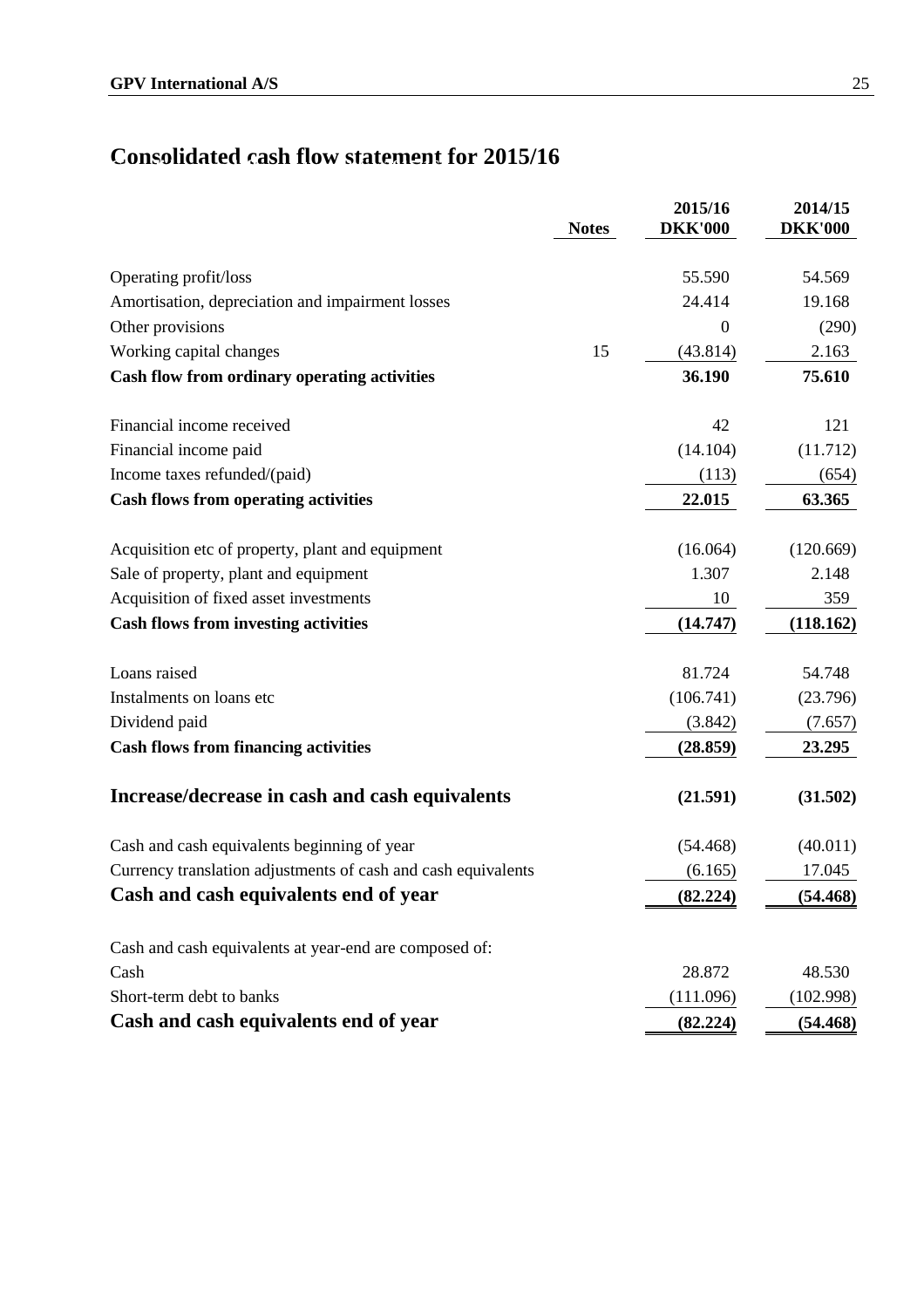|                                                                              | 2015/16<br><b>DKK'000</b>                                                   | 2014/15<br><b>DKK'000</b>                                            |
|------------------------------------------------------------------------------|-----------------------------------------------------------------------------|----------------------------------------------------------------------|
| 1. Revenue                                                                   |                                                                             |                                                                      |
| Danmark                                                                      | 367.454                                                                     | 394.928                                                              |
| Andre EU-lande                                                               | 238.327                                                                     | 175.539                                                              |
| Andre europæiske lande                                                       | 138.788                                                                     | 125.826                                                              |
| Nordamerika                                                                  | 58.629                                                                      | 40.733                                                               |
| Øvrige lande                                                                 | 50.570                                                                      | 60.837                                                               |
|                                                                              | 853.768                                                                     | 797.863                                                              |
| Cleantech                                                                    | 373.480                                                                     | 371.321                                                              |
| Instruments & Industry                                                       | 251.963                                                                     | 223.429                                                              |
| Marine & Defense                                                             | 125.283                                                                     | 115.335                                                              |
| Medico                                                                       | 103.042                                                                     | 87.778                                                               |
|                                                                              | 853.768                                                                     | 797.863                                                              |
|                                                                              | 2015/16<br><b>DKK'000</b>                                                   | 2014/15<br><b>DKK'000</b>                                            |
| 2. Staff costs                                                               |                                                                             |                                                                      |
| Wages and salaries                                                           | 130.326                                                                     | 125.892                                                              |
| Pension costs                                                                | 5.012                                                                       | 5.121                                                                |
| Other social security costs                                                  | 5.062                                                                       | 4.277                                                                |
|                                                                              | 140.400                                                                     | 135.290                                                              |
| Average number of employees                                                  | 1.078                                                                       | 1.054                                                                |
|                                                                              | <b>Remune-</b><br>ration of<br>manage-<br>ment<br>2015/16<br><b>DKK'000</b> | Remune-<br>ration of<br>manage-<br>ment<br>2014/15<br><b>DKK'000</b> |
| Total amount for management categories                                       | 5.834                                                                       | 4.367                                                                |
|                                                                              | 5.834                                                                       | 4.367                                                                |
|                                                                              | 2015/16<br><b>DKK'000</b>                                                   | 2014/15<br><b>DKK'000</b>                                            |
| 3. Depreciation, amortisation and impairment losses                          |                                                                             |                                                                      |
| Depreciation of property, plant and equipment                                | 25.023                                                                      | 19.697                                                               |
| Profit/loss from sale of intangible assets and property, plant and equipment | (609)                                                                       | (529)                                                                |
|                                                                              | 24.414                                                                      | 19.168                                                               |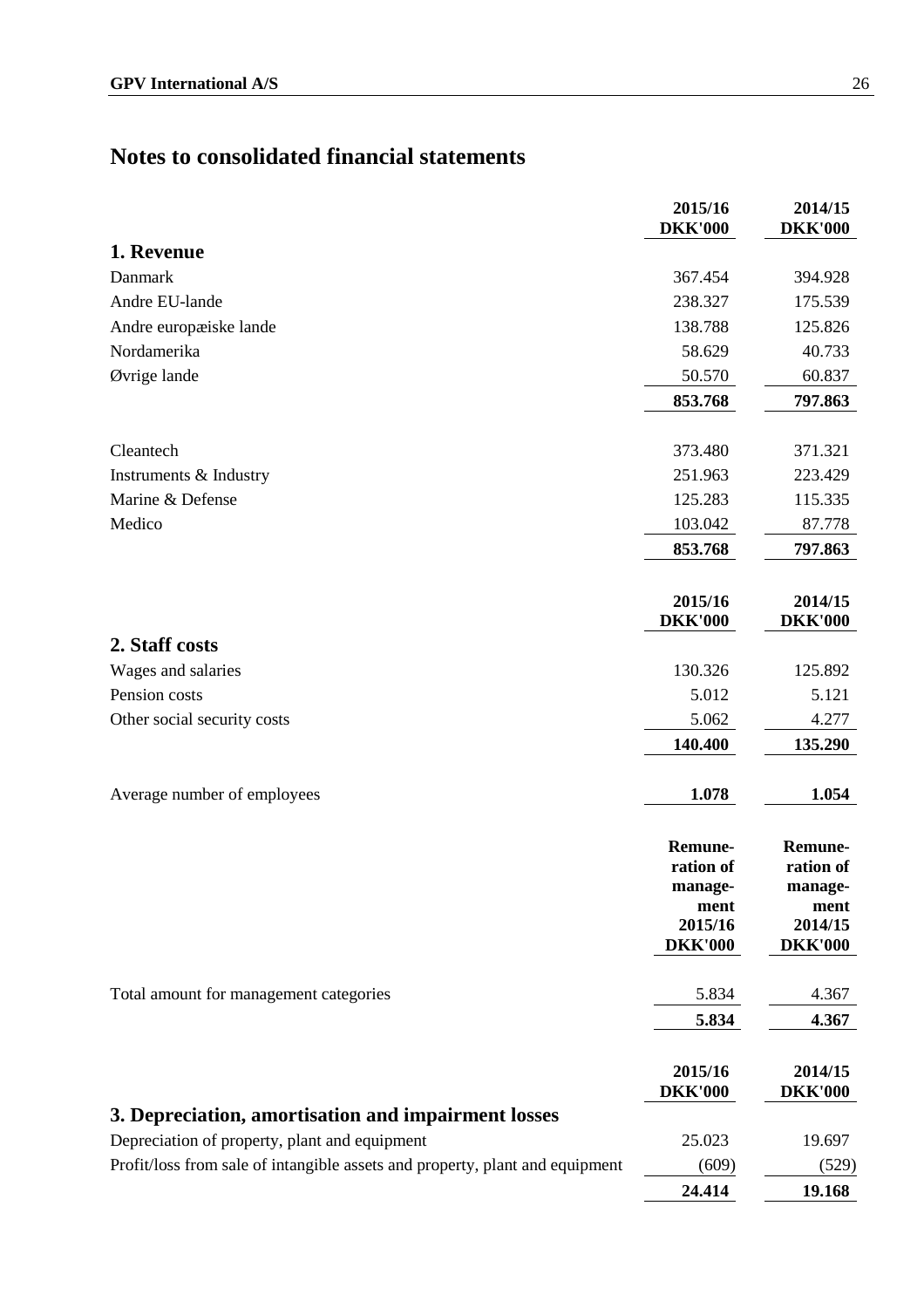|                                                                | 2015/16<br><b>DKK'000</b> | 2014/15<br><b>DKK'000</b> |
|----------------------------------------------------------------|---------------------------|---------------------------|
| 4. Fees to the auditor appointed by the Annual General Meeting |                           |                           |
| Statutory audit services                                       | 701                       | 690                       |
| Tax services                                                   | 13                        | 13                        |
| Other services                                                 | 177                       | 177                       |
|                                                                | 891                       | 880                       |

|                                                | 2015/16<br><b>DKK'000</b> | 2014/15<br><b>DKK'000</b> |
|------------------------------------------------|---------------------------|---------------------------|
| 5. Other financial expenses                    |                           |                           |
| Interest expenses                              | 13.926                    | 11.712                    |
| Exchange rate adjustments                      | 178                       | 17.472                    |
| Other financial expenses                       | 9.976                     | 10.110                    |
|                                                | 24.080                    | 39.294                    |
|                                                | 2015/16<br><b>DKK'000</b> | 2014/15<br><b>DKK'000</b> |
| 6. Tax on profit/loss from ordinary activities |                           |                           |
| Tax on current year taxable income             | 49                        | 324                       |
| Change in deferred tax for the year            | (202)                     | 1.041                     |
|                                                | (153)                     | 1.365                     |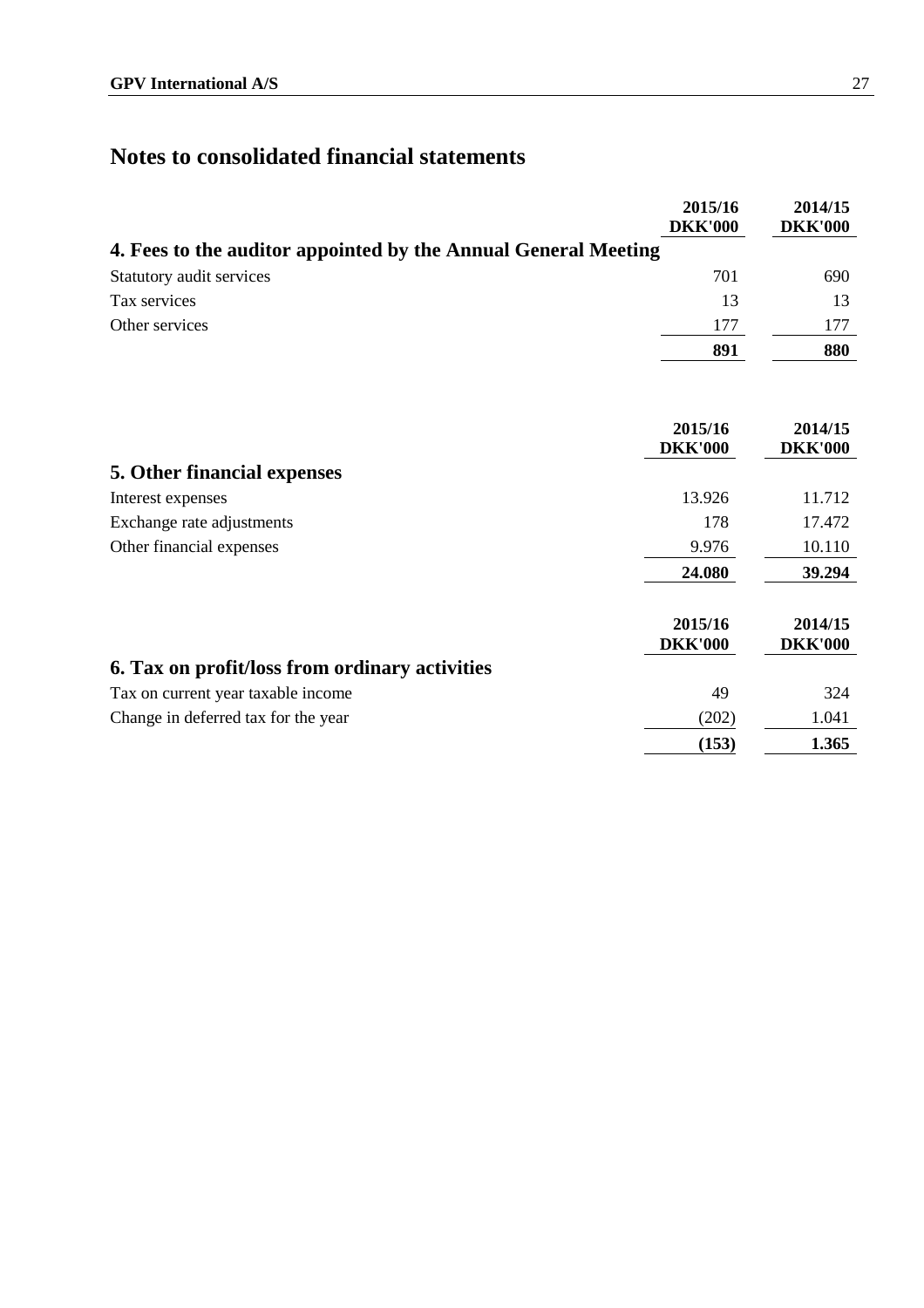| <b>Land and</b><br>buildings<br><b>DKK'000</b> | <b>Plant</b> and<br>machinery<br><b>DKK'000</b> | Other fix-<br>tures and<br>fittings,<br>tools and<br>equipment<br><b>DKK'000</b> | Property,<br>plant and<br>equipment<br>in progress<br><b>DKK'000</b> |
|------------------------------------------------|-------------------------------------------------|----------------------------------------------------------------------------------|----------------------------------------------------------------------|
|                                                |                                                 |                                                                                  |                                                                      |
|                                                |                                                 |                                                                                  |                                                                      |
| 178.319                                        | 226.869                                         | 39.706                                                                           | 2.307                                                                |
| (21.791)                                       | (16.767)                                        | (2.540)                                                                          | (293)                                                                |
| (1.845)                                        | (701)                                           | (572)                                                                            | $\overline{0}$                                                       |
| 3.555                                          | 6.536                                           | 1.917                                                                            | 3.110                                                                |
| $\boldsymbol{0}$                               | (23.679)                                        | (3.246)                                                                          | (3.568)                                                              |
| 158.238                                        | 192.258                                         | 35.265                                                                           | 1.556                                                                |
|                                                |                                                 |                                                                                  |                                                                      |
| (8.182)                                        | (155.115)                                       | (26.891)                                                                         | $\Omega$                                                             |
| 553                                            | 11.872                                          | 1.366                                                                            | $\Omega$                                                             |
| 1.303                                          | 4.075                                           | 766                                                                              | $\Omega$                                                             |
| (5.667)                                        | (15.579)                                        | (3.777)                                                                          | $\boldsymbol{0}$                                                     |
| $\boldsymbol{0}$                               | 23.673                                          | 3.094                                                                            | $\boldsymbol{0}$                                                     |
| (11.993)                                       | (131.074)                                       | (25.442)                                                                         | $\bf{0}$                                                             |
| 146.245                                        | 61.184                                          | 9.823                                                                            | 1.556                                                                |
| $\bf{0}$                                       | 4.216                                           | $\bf{0}$                                                                         | $\bf{0}$                                                             |
|                                                |                                                 |                                                                                  |                                                                      |

|                             | <b>Deposits</b><br><b>DKK'000</b> | Deferred tax<br><b>DKK'000</b> |
|-----------------------------|-----------------------------------|--------------------------------|
| 8. Fixed asset investments  |                                   |                                |
| Cost beginning of year      | 3.739                             | 3.301                          |
| Exchange rate adjustments   | $\theta$                          | (420)                          |
| <b>Additions</b>            | $\theta$                          | 197                            |
| Disposals                   | (91)                              | $\theta$                       |
| Cost end of year            | 3.648                             | 3.078                          |
| Carrying amount end of year | 3.648                             | 3.078                          |

The group has a non-recognized deferred tax asset of DKK 28.8 million.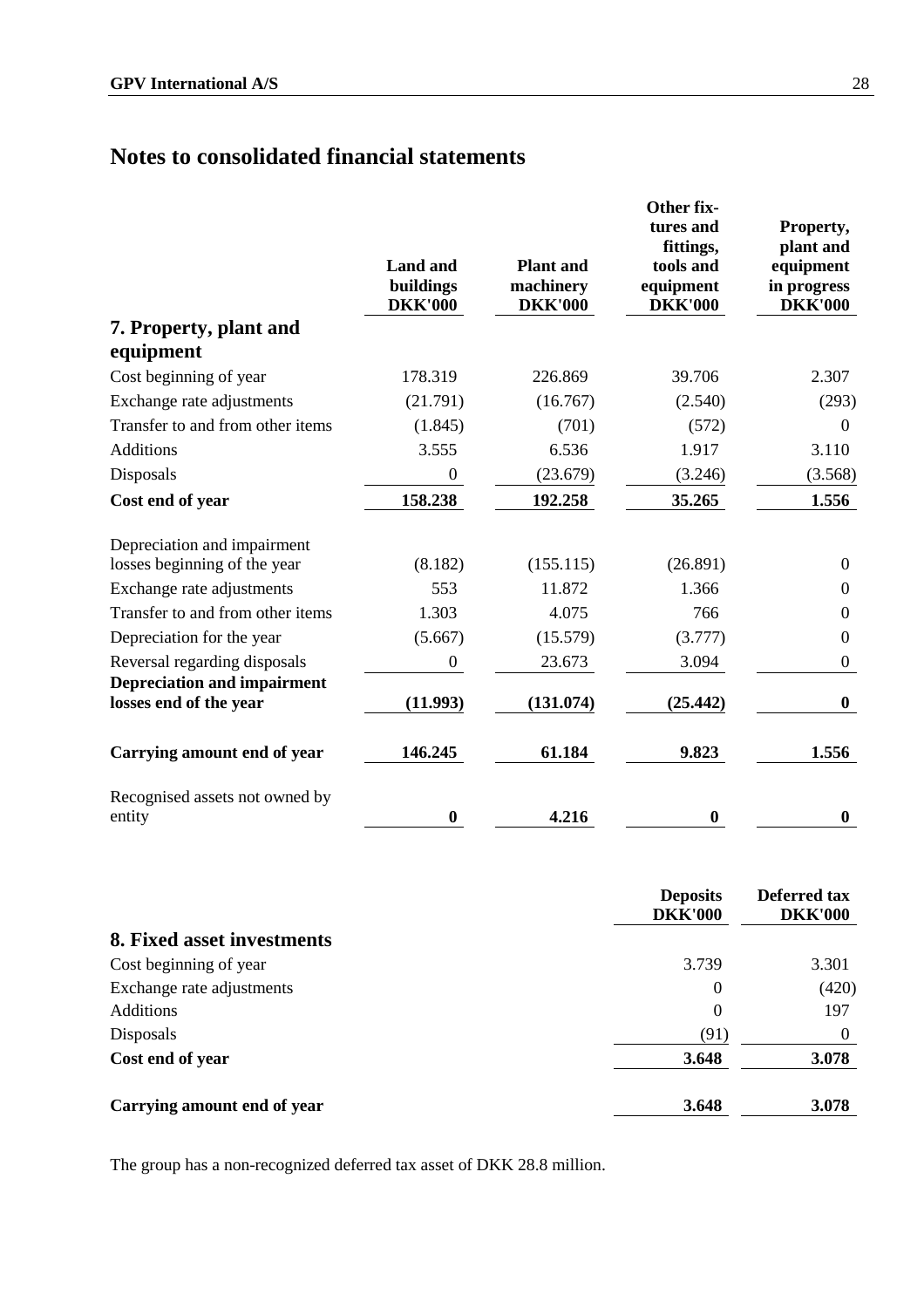|                              | <b>Registered in</b>                   | Corpo-<br>rate<br>form | <b>Equity</b><br>inte-<br>rest<br>$\frac{6}{9}$ |
|------------------------------|----------------------------------------|------------------------|-------------------------------------------------|
| 9. Subsidiaries              |                                        |                        |                                                 |
| GPV Asia (Thailand) Co. Ltd. | Thailand, Bangkok<br>Denmark, Vesthim- | A/S                    | 100,0                                           |
| <b>GPV</b> Electronics A/S   | merland                                | A/S                    | 100,0                                           |

|                                   | 2015/16<br><b>DKK'000</b> | 2014/15<br><b>DKK'000</b> |
|-----------------------------------|---------------------------|---------------------------|
| 10. Deferred tax                  |                           |                           |
| Intangible assets                 | (551)                     | (711)                     |
| Property, plant and equipment     | (3.480)                   | (2.066)                   |
| Receivables                       | (3.260)                   | (2.247)                   |
| Liabilities other than provisions | (1.082)                   | (1.256)                   |
| Tax losses carried forward        | 11.451                    | 9.581                     |
|                                   | 3.078                     | 3.301                     |

### **11. Prepayments**

Prepayments are costs related to 2016/17 for instance rent, leases, service costs etc.

## **12. Subordinate loan capital**

GPV Industri A/S (in bankruptcy) has provided subordinated loan capital which is payable on 31 march 2017. The loan carries an annual interest rate at 5%. The first interest payment date was 31 december 2012. Of the calculated interest, DKK 500,000 fals due for payment at the same date as interest accures, while other interest is added to principal and in this way "rolled up" to become payable together with the remaining principal.

|                                             | <b>Instalments</b><br>within 12<br>months<br>2015/16<br><b>DKK'000</b> | <b>Instalments</b><br>within 12<br>months<br>2014/15<br><b>DKK'000</b> | <b>Instalments</b><br>beyond 12<br>months<br>2015/16<br><b>DKK'000</b> |
|---------------------------------------------|------------------------------------------------------------------------|------------------------------------------------------------------------|------------------------------------------------------------------------|
| 13. Long-term liabilities other than provi- |                                                                        |                                                                        |                                                                        |
| sions                                       |                                                                        |                                                                        |                                                                        |
| Subordinate loan capital                    | 37.027                                                                 | $\theta$                                                               | $\overline{0}$                                                         |
| <b>Bank</b> loans                           | 30.108                                                                 | 32.535                                                                 | 35.550                                                                 |
| Finance lease liabilities                   | 3.383                                                                  | 3.290                                                                  | 7.526                                                                  |
|                                             | 70.518                                                                 | 35.825                                                                 | 43.076                                                                 |

GPV has entered into a currency swap to hedge a bank loan maturing at the end of october 2017.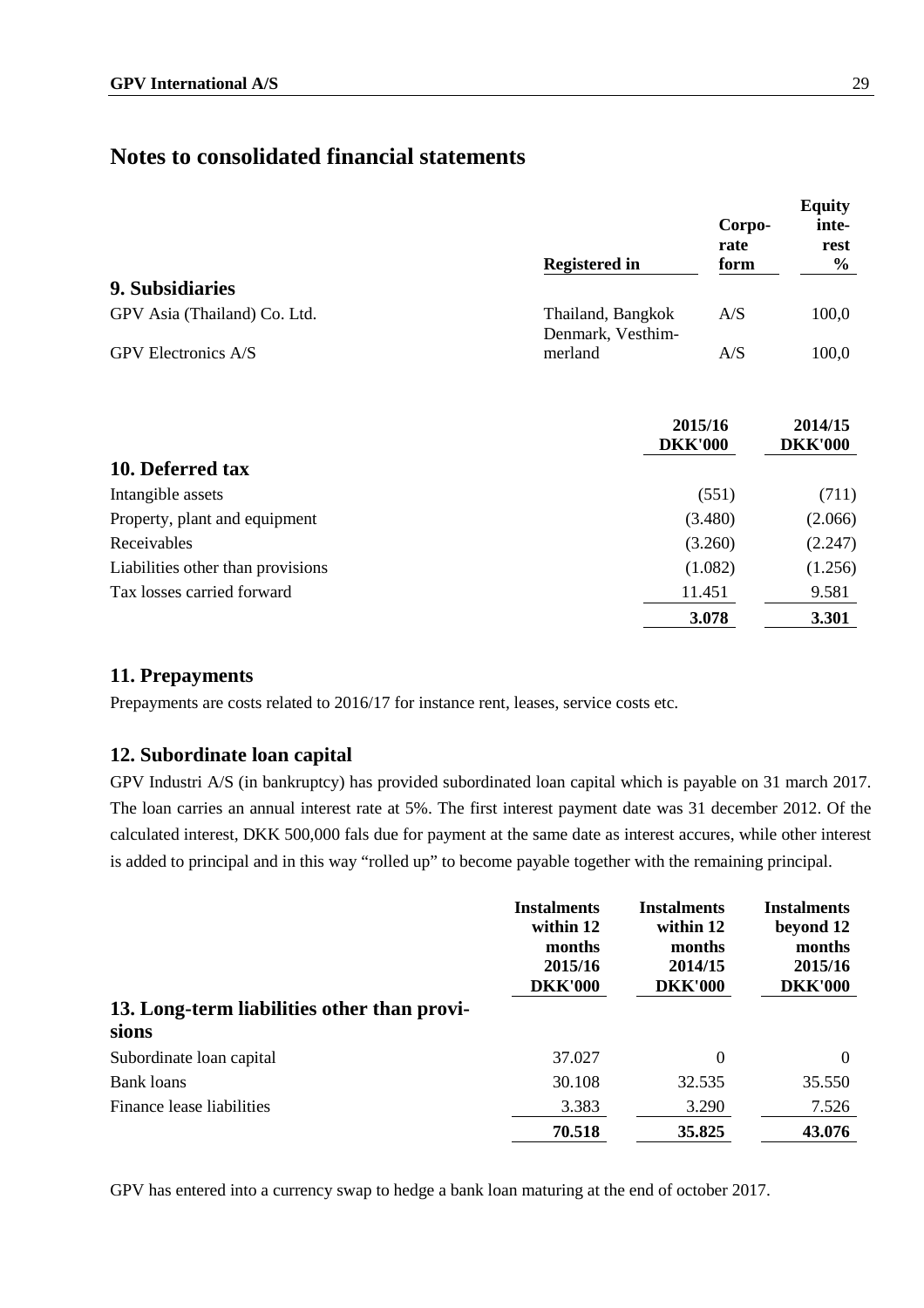|                                                                               | 2015/16<br><b>DKK'000</b> | 2014/15<br><b>DKK'000</b> |
|-------------------------------------------------------------------------------|---------------------------|---------------------------|
| 14. Other short-term payables                                                 |                           |                           |
| VAT and duties                                                                | 2.164                     | 1.043                     |
| Wages and salaries, personal income taxes, social security costs, etc payable | 13.505                    | 13.647                    |
| Holiday pay obligation                                                        | 10.514                    | 10.406                    |
| Other costs payable                                                           | 103.634                   | 27.832                    |
|                                                                               | 129.817                   | 52.928                    |

Other costs payable includes other loan 83.273 t.DKK (0 in 2014/15).

|                                                            | 2015/16<br><b>DKK'000</b> | 2014/15<br><b>DKK'000</b> |
|------------------------------------------------------------|---------------------------|---------------------------|
| 15. Change in working capital                              |                           |                           |
| Increase/decrease in inventories                           | 8.965                     | (48.114)                  |
| Increase/decrease in receivables                           | (1.946)                   | (8.333)                   |
| Increase/decrease in trade payables etc                    | (38.295)                  | 27.943                    |
| Other changes                                              | (12.538)                  | 30.667                    |
|                                                            | (43.814)                  | 2.163                     |
|                                                            | 2015/16<br><b>DKK'000</b> | 2014/15<br><b>DKK'000</b> |
| 16. Unrecognised rental and lease commitments              |                           |                           |
| Commitments under rental agreements or leases until expiry | 16.784                    | 14.806                    |

Operating lease and rent commitments have been concluded for the years 2016 to 2020.

#### **17. Mortgages and securities**

As security for debts payble to the two Danish banks, a floating charge of 92.000 t.DKK has been registered on production plant, machinery and invenstories, and security has been provided on 10 % of the shares in GPV Asia (Thailand) Co.Ltd. and 100 % of the shares in GPV Electronics A/S.

Carrying amount of mortgaged plant, machinery and inventories is 39.352 t.DKK.

Carrying amount of mortgaged subsidiaries is 354.677 t.DKK.

The Danish and Norwigian trade receiables have been assigned and provided as security so secure debts to BNP Paribas Factor A/S and secondarily to the two Danish banks. Carrying amount of mortgaged trade receivables is 41.284 t.DKK.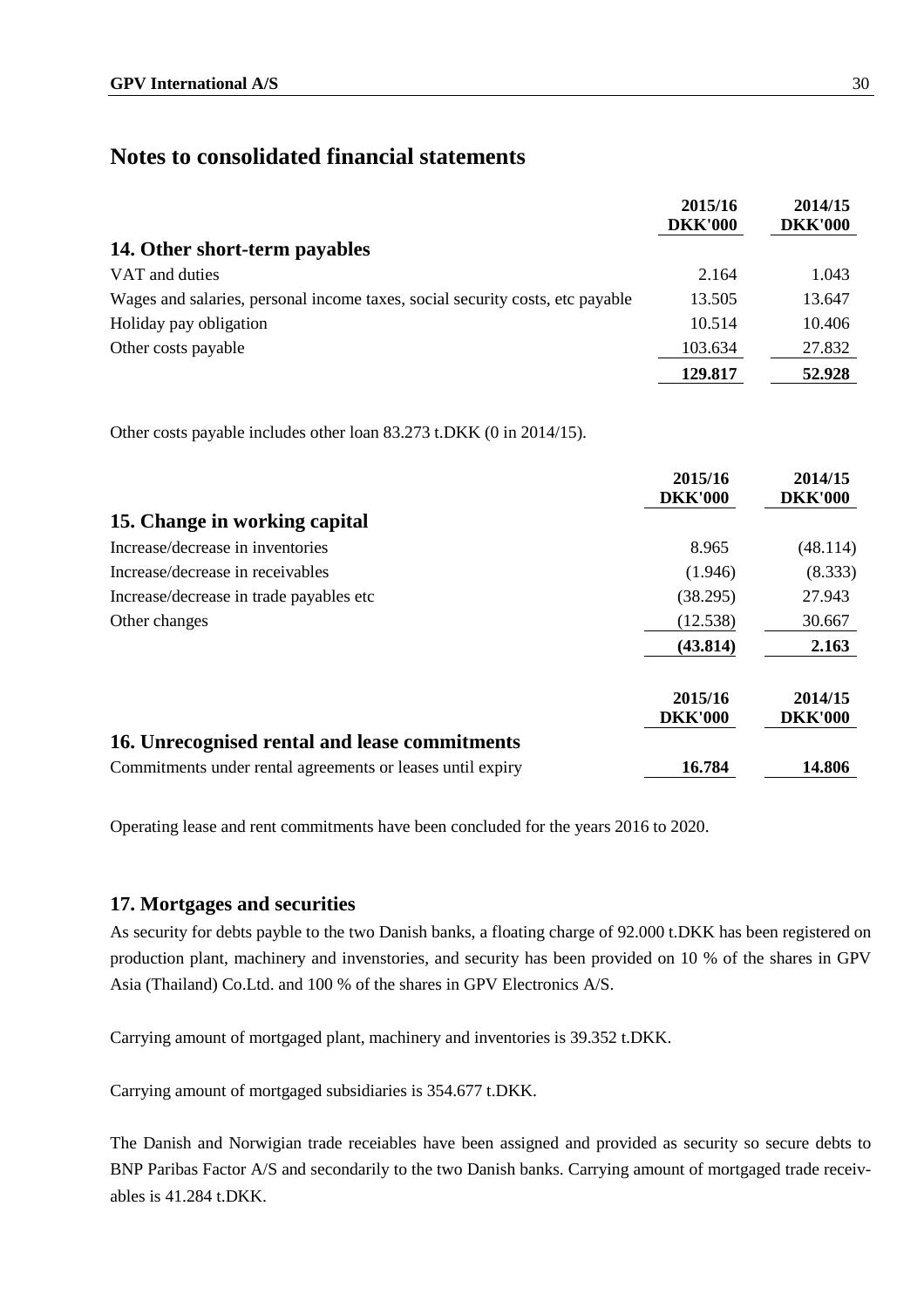The land and building in Bangkok has been assigned and provided as security for the debt to TMB Bank, Bangkok. Carrying amount of mortgaged land and buildings is 145.301 t.DKK.

Certain plant and machinery as well as other fixtures etc, have been financed by means of finance leases, see note 7.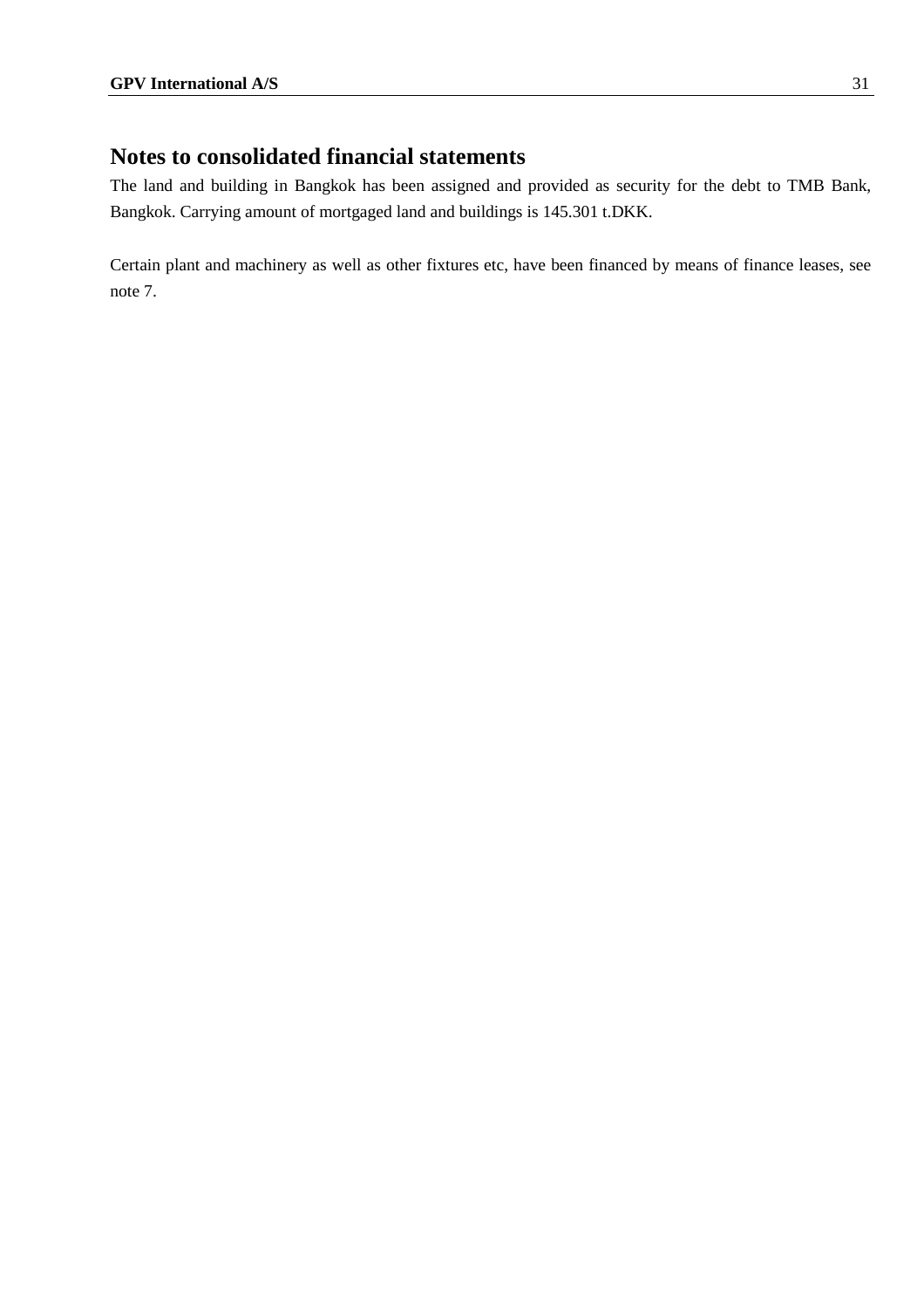# **Parent income statement for 2015/16 Parent income stateme nt for 2015/16**

|                                                               | <b>Notes</b>             | 2015/16<br><b>DKK'000</b> | 2014/15<br><b>DKK'000</b> |
|---------------------------------------------------------------|--------------------------|---------------------------|---------------------------|
| Revenue                                                       |                          | 154.302                   | 152.622                   |
| Changes in inventories of finished goods and work in progress |                          | 369                       | 1.732                     |
| Other operating income                                        |                          | 27.475                    | 28.136                    |
| Costs of raw materials and consumables                        |                          | (102.794)                 | (101.684)                 |
| Other external expenses                                       |                          | (21.379)                  | (22.874)                  |
| Gross profit/loss                                             |                          | 57.973                    | 57.932                    |
| Staff costs                                                   | 1                        | (51.279)                  | (54.123)                  |
| Depreciation, amortisation and impairment losses              | $\overline{2}$           | (3.696)                   | (3.164)                   |
| Other operating expenses                                      |                          | $\boldsymbol{0}$          | (5.525)                   |
| <b>Operating profit/loss</b>                                  |                          | 2.998                     | (4.880)                   |
| Income from investments in group enterprises                  |                          | 67.840                    | 40.823                    |
| Other financial income                                        |                          | 270                       | 44                        |
| Other financial expenses                                      | 3                        | (20.288)                  | (21.657)                  |
| Profit/loss from ordinary activities before tax               |                          | 50.820                    | 14.330                    |
| Tax on profit/loss from ordinary activities                   | $\overline{\mathcal{A}}$ | $\boldsymbol{0}$          | (299)                     |
| <b>Profit/loss for the year</b>                               |                          | 50.820                    | 14.031                    |
| Proposed distribution of profit/loss                          |                          |                           |                           |
| Reserve for net revaluation according to the equity method    |                          | 58.875                    | 18.973                    |
| Retained earnings                                             |                          | (8.055)                   | (4.942)                   |
|                                                               |                          | 50.820                    | 14.031                    |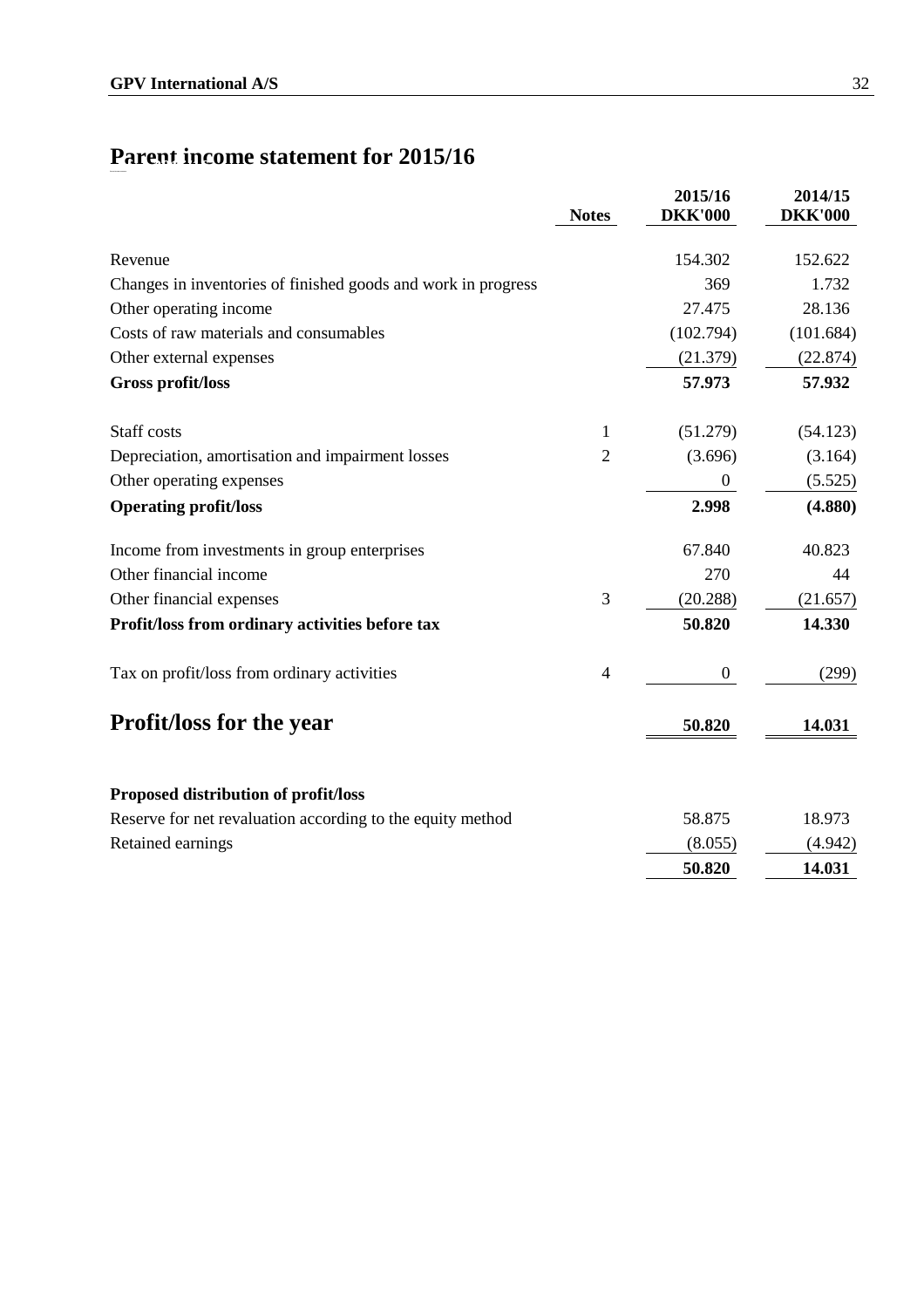# **Parent balance sheet at 31.03.2016**

|                                                  | <b>Notes</b> | 2015/16<br><b>DKK'000</b> | 2014/15<br><b>DKK'000</b> |
|--------------------------------------------------|--------------|---------------------------|---------------------------|
| Land and buildings                               |              | 539                       | 1.167                     |
| Plant and machinery                              |              | 17.322                    | 18.731                    |
| Other fixtures and fittings, tools and equipment |              | 1.922                     | 2.602                     |
| Property, plant and equipment                    | 5            | 19.783                    | 22.500                    |
| Investments in group enterprises                 |              | 354.676                   | 356.602                   |
| Deposits                                         |              | 1.953                     | 1.916                     |
| <b>Fixed asset investments</b>                   | 6            | 356.629                   | 358.518                   |
| <b>Fixed assets</b>                              |              | 376.412                   | 381.018                   |
| Raw materials and consumables                    |              | 6.857                     | 7.736                     |
| Work in progress                                 |              | 3.539                     | 3.564                     |
| Manufactured goods and goods for resale          |              | 3.289                     | 2.895                     |
| <b>Inventories</b>                               |              | 13.685                    | 14.195                    |
| Trade receivables                                |              | 17.244                    | 18.298                    |
| Receivables from group enterprises               |              | $\mathbf{0}$              | 570                       |
| Other short-term receivables                     |              | 521                       | 575                       |
| Prepayments                                      | $\tau$       | 812                       | 906                       |
| <b>Receivables</b>                               |              | 18.577                    | 20.349                    |
| Cash                                             |              | 23                        | 15                        |
| <b>Current assets</b>                            |              | 32.285                    | 34.559                    |
| <b>Assets</b>                                    |              | 408.697                   | 415.577                   |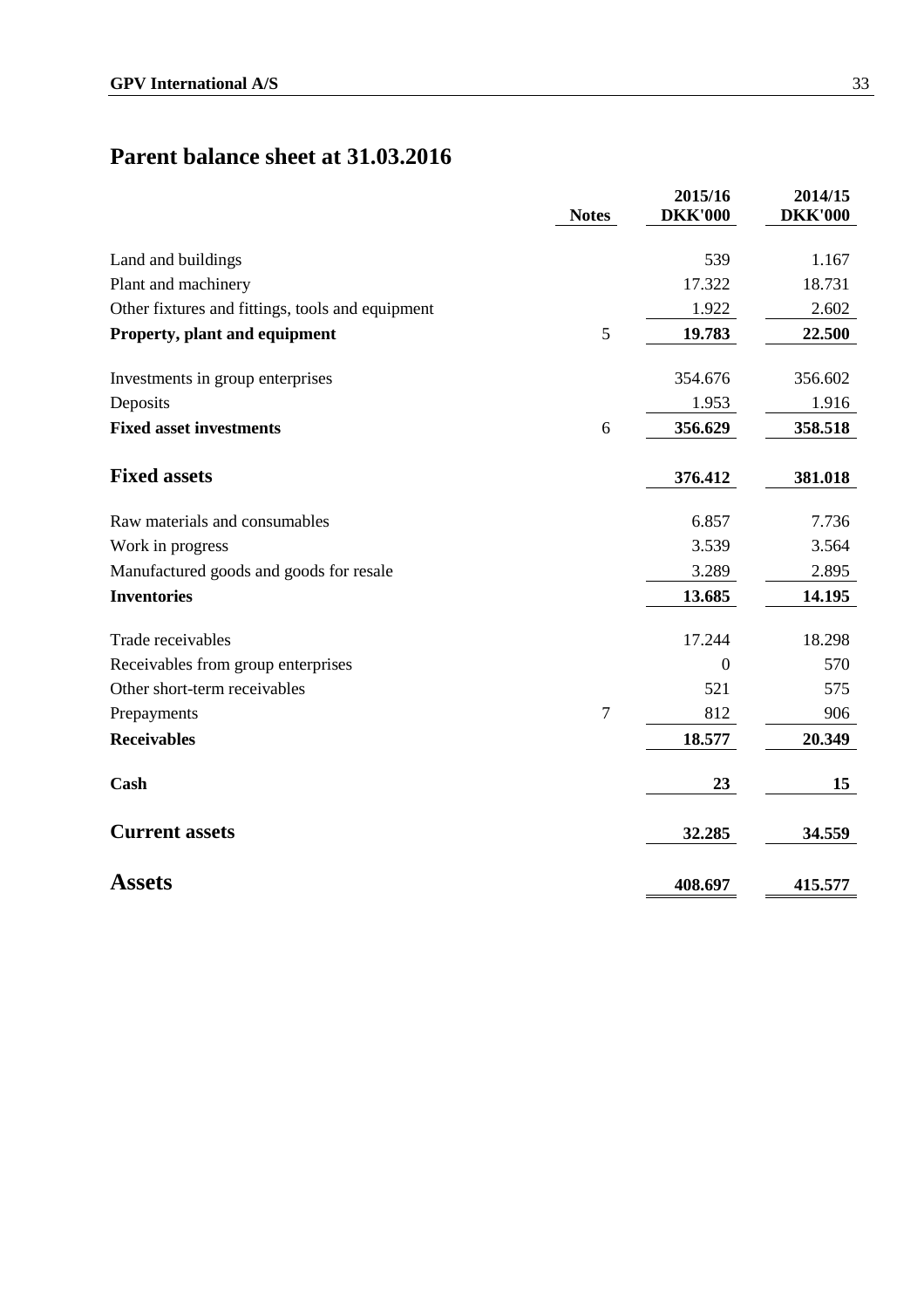# **Parent balance sheet at 31.03.2016**

|                                                                | <b>Notes</b> | 2015/16<br><b>DKK'000</b> | 2014/15<br><b>DKK'000</b> |
|----------------------------------------------------------------|--------------|---------------------------|---------------------------|
| Contributed capital                                            | 8            | 10.000                    | 10.000                    |
| Reserve for net revaluation according to the equity method     |              | 257.467                   | 259.393                   |
| Retained earnings                                              |              | (134.915)                 | (126.860)                 |
| <b>Equity</b>                                                  |              | 132.552                   | 142.533                   |
| Subordinate loan capital                                       | 9            | $\Omega$                  | 35.901                    |
| Finance lease liabilities                                      |              | 6.451                     | 7.705                     |
| Other payables                                                 |              | $\overline{0}$            | 73.296                    |
| Non-current liabilities other than provisions                  | 10           | 6.451                     | 116.902                   |
| Current portion of long-term liabilities other than provisions | 10           | 39.496                    | 2.343                     |
| <b>Bank</b> loans                                              |              | 73.885                    | 73.355                    |
| Trade payables                                                 |              | 10.120                    | 18.404                    |
| Payables to group enterprises                                  |              | 45.573                    | 44.934                    |
| Other payables                                                 | 11           | 100.620                   | 17.106                    |
| <b>Current liabilities other than provisions</b>               |              | 269.694                   | 156.142                   |
| <b>Liabilities other than provisions</b>                       |              | 276.145                   | 273.044                   |
| <b>Equity and liabilities</b>                                  |              | 408.697                   | 415.577                   |
| Unrecognised rental and lease commitments                      | 12           |                           |                           |
| Contingent liabilities                                         | 13           |                           |                           |
| Mortgages and securities                                       | 14           |                           |                           |
| Related parties with controlling interest                      | 15           |                           |                           |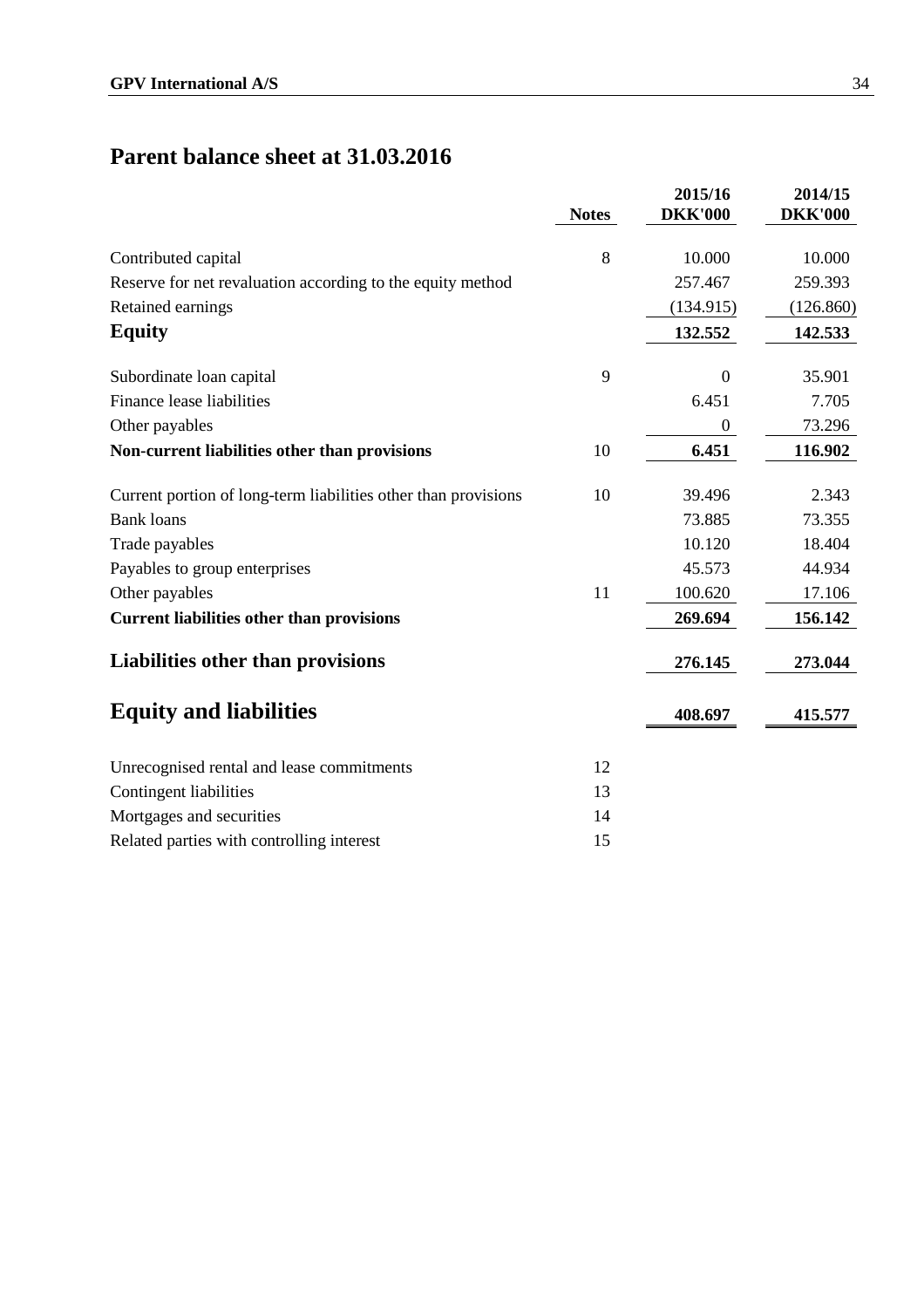|                           | <b>Contributed</b><br>capital<br><b>DKK'000</b> | <b>Reserve for</b><br>net revalua-<br>tion accor-<br>ding to the<br>equity me-<br>thod<br><b>DKK'000</b> | <b>Retained</b><br>earnings<br><b>DKK'000</b> | <b>Total</b><br><b>DKK'000</b> |
|---------------------------|-------------------------------------------------|----------------------------------------------------------------------------------------------------------|-----------------------------------------------|--------------------------------|
| Equity beginning of year  | 10.000                                          | 259.393                                                                                                  | (126.860)                                     | 142.533                        |
| Exchange rate adjustments | $\boldsymbol{0}$                                | (45.612)                                                                                                 | 0                                             | (45.612)                       |
| Other adjustments         | $\boldsymbol{0}$                                | (15.189)                                                                                                 | 0                                             | (15.189)                       |
| Profit/loss for the year  | $\boldsymbol{0}$                                | 58.875                                                                                                   | (8.055)                                       | 50.820                         |
| <b>Equity end of year</b> | 10.000                                          | 257,467                                                                                                  | (134.915)                                     | 132.552                        |

# **Parent statement of changes in equity for 2015/16 Parent statement of changes in e quity for 2015/16**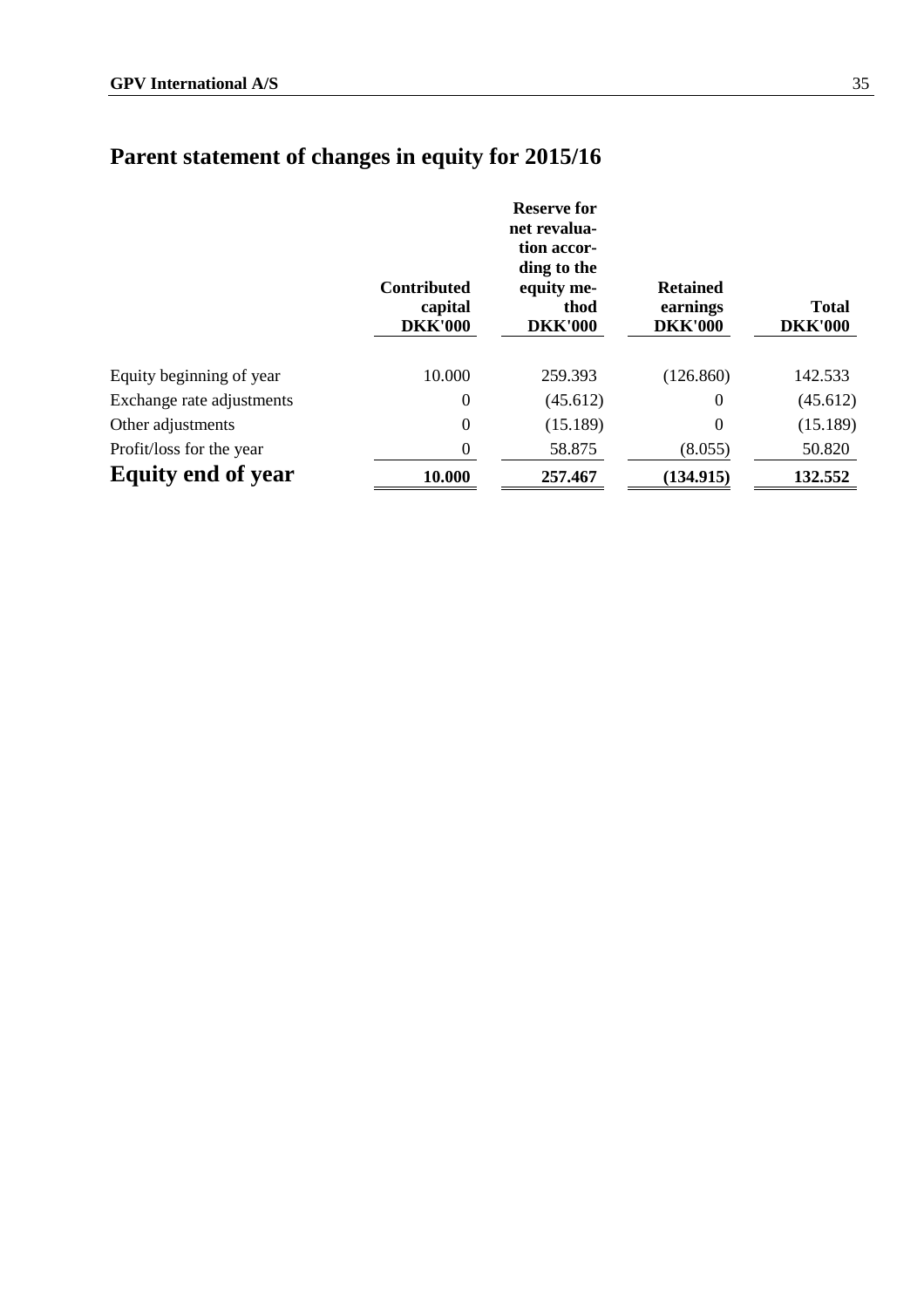|                                                                              | 2015/16<br><b>DKK'000</b>                                                   | 2014/15<br><b>DKK'000</b>                                            |
|------------------------------------------------------------------------------|-----------------------------------------------------------------------------|----------------------------------------------------------------------|
| 1. Staff costs                                                               |                                                                             |                                                                      |
| Wages and salaries                                                           | 47.137                                                                      | 49.336                                                               |
| Pension costs                                                                | 3.075                                                                       | 3.303                                                                |
| Other social security costs                                                  | 1.067                                                                       | 1.484                                                                |
|                                                                              | 51.279                                                                      | 54.123                                                               |
| Average number of employees                                                  | 96                                                                          | 117                                                                  |
|                                                                              | <b>Remune-</b><br>ration of<br>manage-<br>ment<br>2015/16<br><b>DKK'000</b> | Remune-<br>ration of<br>manage-<br>ment<br>2014/15<br><b>DKK'000</b> |
| Total amount for management categories                                       | 5.834                                                                       | 4.367                                                                |
|                                                                              | 5.834                                                                       | 4.367                                                                |
|                                                                              |                                                                             |                                                                      |
|                                                                              | 2015/16<br><b>DKK'000</b>                                                   | 2014/15<br><b>DKK'000</b>                                            |
| 2. Depreciation, amortisation and impairment losses                          |                                                                             |                                                                      |
| Depreciation of property, plant and equipment                                | 4.058                                                                       | 3.793                                                                |
| Profit/loss from sale of intangible assets and property, plant and equipment | (362)                                                                       | (629)                                                                |
|                                                                              | 3.696                                                                       | 3.164                                                                |
|                                                                              | 2015/16<br><b>DKK'000</b>                                                   | 2014/15<br><b>DKK'000</b>                                            |
| 3. Other financial expenses                                                  |                                                                             |                                                                      |
| Financial expenses from group enterprises                                    | 2.051                                                                       | 2.333                                                                |
| Interest expenses                                                            | 7.922                                                                       | 8.353                                                                |
| Exchange rate adjustments                                                    | 330                                                                         | 857                                                                  |
| Other financial expenses                                                     | 9.985                                                                       | 10.114                                                               |
|                                                                              | 20.288                                                                      | 21.657                                                               |
|                                                                              | 2015/16<br><b>DKK'000</b>                                                   | 2014/15<br><b>DKK'000</b>                                            |
| 4. Tax on profit/loss from ordinary activities                               |                                                                             |                                                                      |
| Tax on current year taxable income                                           | $\overline{0}$                                                              | 299                                                                  |
|                                                                              | $\bf{0}$                                                                    | 299                                                                  |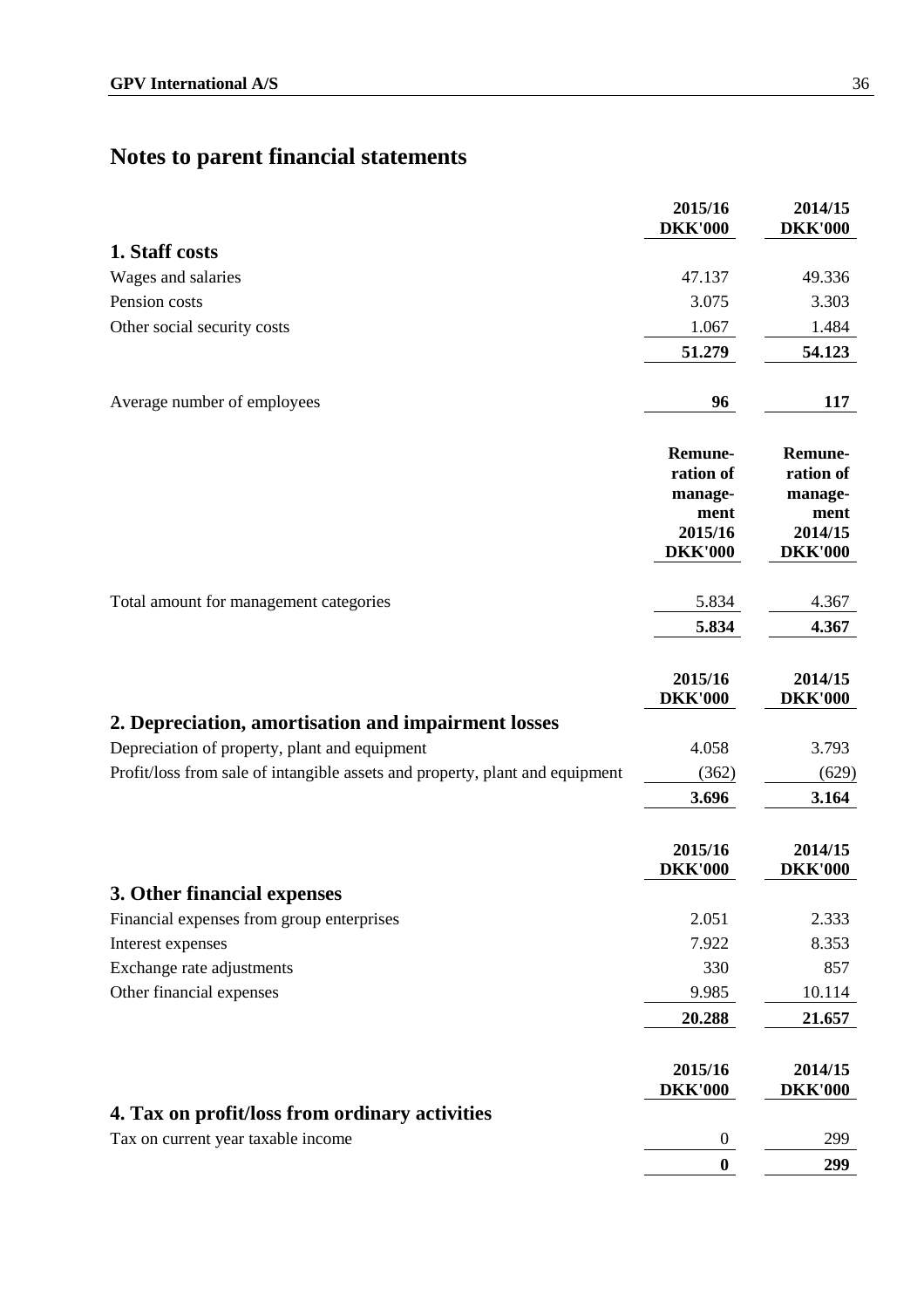|                                                       | <b>Land and</b><br>buildings<br><b>DKK'000</b> | <b>Plant</b> and<br>machinery<br><b>DKK'000</b>                   | Other fix-<br>tures and<br>fittings,<br>tools and<br>equipment<br><b>DKK'000</b> |
|-------------------------------------------------------|------------------------------------------------|-------------------------------------------------------------------|----------------------------------------------------------------------------------|
| 5. Property, plant and equipment                      |                                                |                                                                   |                                                                                  |
| Cost beginning of year                                | 3.162                                          | 48.233                                                            | 15.823                                                                           |
| <b>Additions</b>                                      | 79                                             | 1.784                                                             | 20                                                                               |
| Disposals                                             | (1.845)                                        | (184)                                                             | (1.074)                                                                          |
| Cost end of year                                      | 1.396                                          | 49.833                                                            | 14.769                                                                           |
| Depreciation and impairment losses beginning of the   |                                                |                                                                   |                                                                                  |
| year                                                  | (1.995)                                        | (29.502)                                                          | (13.221)                                                                         |
| Depreciation for the year                             | (165)                                          | (3.193)                                                           | (700)                                                                            |
| Reversal regarding disposals                          | 1.303                                          | 184                                                               | 1.074                                                                            |
| Depreciation and impairment losses end of the<br>year | (857)                                          | (32.511)                                                          | (12.847)                                                                         |
| Carrying amount end of year                           | 539                                            | 17.322                                                            | 1.922                                                                            |
| Recognised assets not owned by entity                 | $\boldsymbol{0}$                               | 3.052                                                             | $\boldsymbol{0}$                                                                 |
|                                                       |                                                | <b>Investments</b> in<br>group enter-<br>prises<br><b>DKK'000</b> | <b>Deposits</b><br><b>DKK'000</b>                                                |
| <b>6. Fixed asset investments</b>                     |                                                |                                                                   |                                                                                  |
| Cost beginning of year                                |                                                | 97.209                                                            | 1.916                                                                            |
| Additions                                             |                                                | 0                                                                 | 37                                                                               |
| Cost end of year                                      |                                                | 97.209                                                            | 1.953                                                                            |
| Revaluations beginning of year                        |                                                | 259.393                                                           | $\overline{0}$                                                                   |
| Exchange rate adjustments                             |                                                | (45.612)                                                          | 0                                                                                |
| Adjustments on equity                                 |                                                | (11.348)                                                          | 0                                                                                |
| Share of profit/loss for the year                     |                                                | 67.840                                                            | $\boldsymbol{0}$                                                                 |
| Dividend                                              |                                                | (12.806)                                                          | $\overline{0}$                                                                   |
| <b>Revaluations end of year</b>                       |                                                | 257.467                                                           | $\bf{0}$                                                                         |
| Carrying amount end of year                           |                                                | 354.676                                                           | 1.953                                                                            |

The company has a non-recognized deferred tax asset of DKK 20.7 million.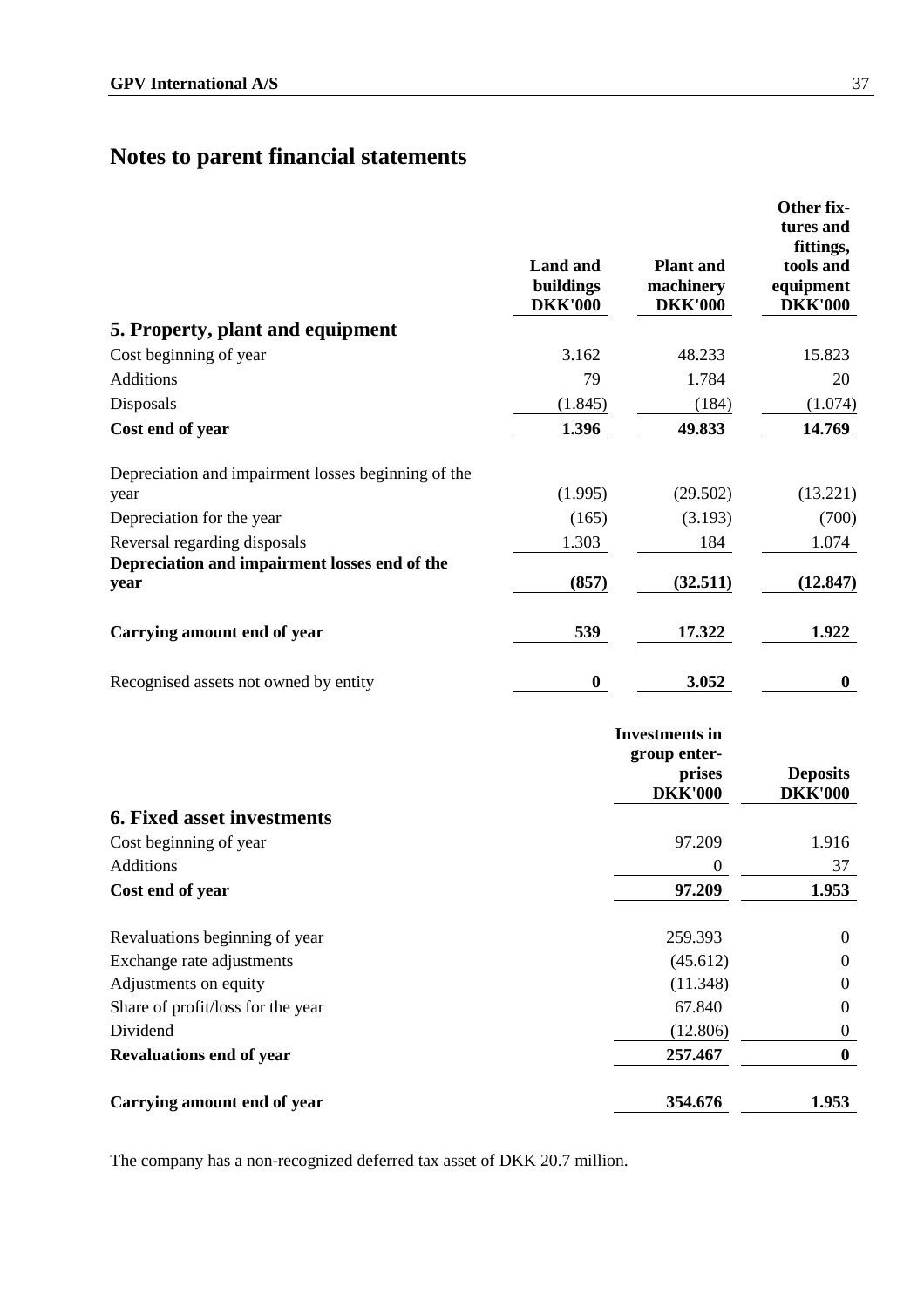#### **7. Prepayments**

Prepayments are costs related to 2016/17 for instance rent, leasing, service costs etc.

|                        | <b>Number</b> | Par value<br><b>DKK'000</b> | <b>Nominal</b><br>value<br><b>DKK'000</b> |
|------------------------|---------------|-----------------------------|-------------------------------------------|
| 8. Contributed capital |               |                             |                                           |
| <b>Shares</b>          | 500           | 20                          | 10.000                                    |
|                        | 500           |                             | 10.000                                    |

The shares have not been divided into classes.

During the last five years, no changes have been made to share capital.

#### **9. Subordinate loan capital**

GPV Industri (in banktruptcy) has provided subordinated loan capital which is payable on 31 March 2017. The loan carries an annual interest rate at 5%. The first interest payment date was 31 December 2012. Of the calculated interest, DKK 500,000 falls due for payment at the same date as interest accrues, whiler other interest is added to the principal and in this way "rolled up" to become payable together with the reamining principal.

|                                                                               | <b>Instalments</b><br>within 12<br>months<br>2015/16<br><b>DKK'000</b> | <b>Instalments</b><br>within 12<br>months<br>2014/15<br><b>DKK'000</b> | <b>Instalments</b><br>beyond 12<br>months<br>2015/16<br><b>DKK'000</b> |
|-------------------------------------------------------------------------------|------------------------------------------------------------------------|------------------------------------------------------------------------|------------------------------------------------------------------------|
| 10. Long-term liabilities other than provi-                                   |                                                                        |                                                                        |                                                                        |
| sions                                                                         |                                                                        |                                                                        |                                                                        |
| Subordinate loan capital                                                      | 37.027                                                                 | $\Omega$                                                               | $\Omega$                                                               |
| <b>Bank loans</b>                                                             | $\Omega$                                                               | $\Omega$                                                               | 0                                                                      |
| Finance lease liabilities                                                     | 2.469                                                                  | 2.343                                                                  | 6.451                                                                  |
| Other payables                                                                | $\boldsymbol{0}$                                                       | $\boldsymbol{0}$                                                       | $\overline{0}$                                                         |
|                                                                               | 39.496                                                                 | 2.343                                                                  | 6.451                                                                  |
|                                                                               |                                                                        | 2015/16<br><b>DKK'000</b>                                              | 2014/15<br><b>DKK'000</b>                                              |
| 11. Other short-term payables                                                 |                                                                        |                                                                        |                                                                        |
| VAT and duties                                                                |                                                                        | 1.063                                                                  | 313                                                                    |
| Wages and salaries, personal income taxes, social security costs, etc payable |                                                                        | 3.719                                                                  | 4.032                                                                  |
| Holiday pay obligation                                                        |                                                                        | 2.564                                                                  | 2.735                                                                  |
| Other costs payable                                                           |                                                                        | 93.274                                                                 | 10.026                                                                 |
|                                                                               |                                                                        | 100.620                                                                | 17.106                                                                 |